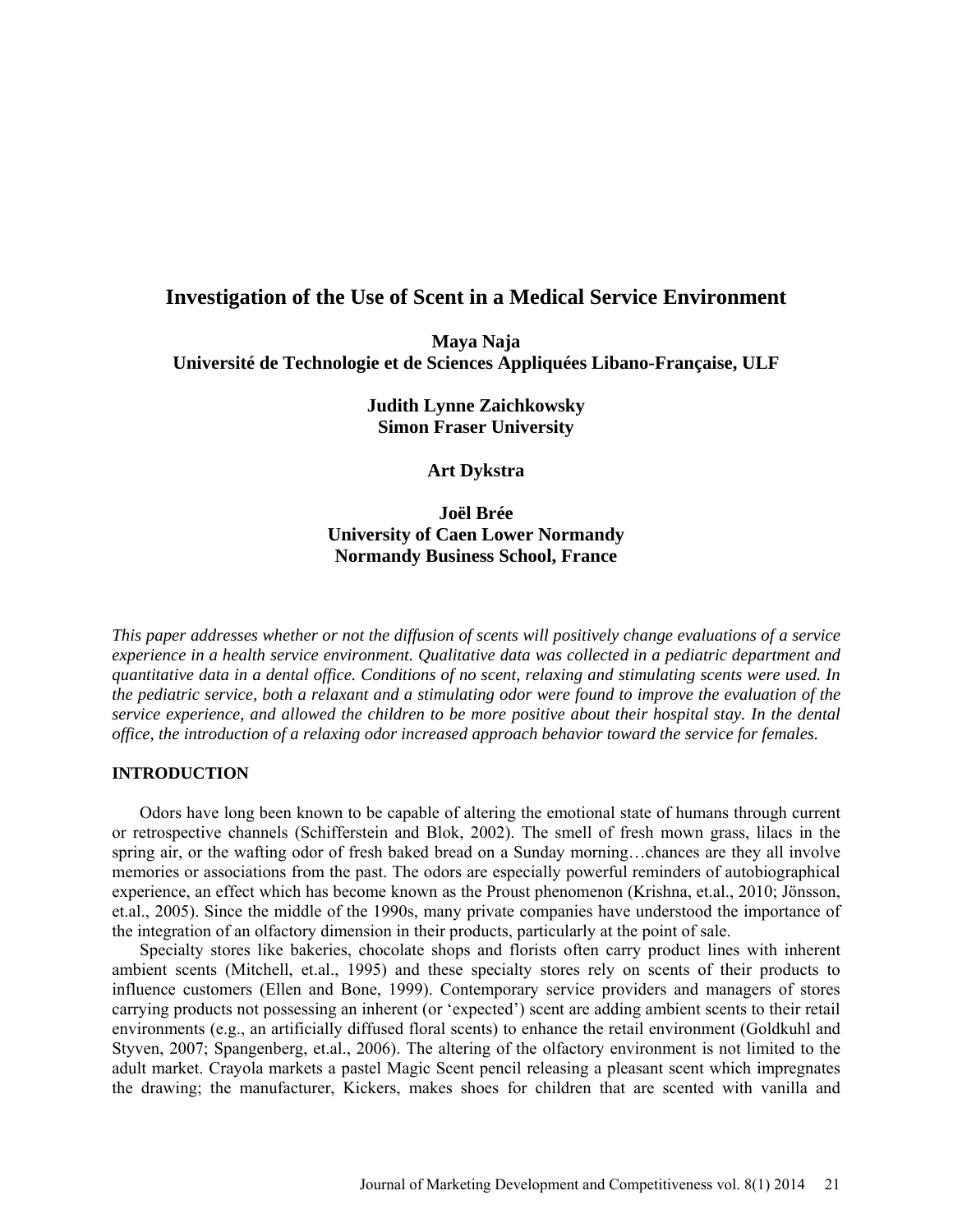strawberry; and even dolls are scented, as Polly integrates odors in their models of Lea and Lila with clothes and accessories scented with melon and Kiwi (Guichard, et.al., 1998).

The addition of scent is not limited to products. Consumers are taught to attach more importance to their own olfactory environment through air-fresheners to scent the interior of houses or to remove unpleasant odors. Knowing that bad smells increase the feeling of insecurity for many passengers, Air France diffuses scent by micro-capsules on its aircraft, not only for diffusing passenger anxiety, but also to develop a long-term olfactory signature (Guichard, et.al., 1998). Researchers have investigated the impact of atmospherics as they relate to the customer service experience (Hoffman and Turley, 2002). Atmospherics can impact both employee and consumer behavior and the degree to which a service transaction is successfully conducted (Bitner, 1992). There are a few studies which have introduced sensory factors into health care situations, such as music and temperature manipulation in a dental office (Andrus, 1986) and music in a hospital waiting room (Routhieaux and Tansik, 1999). Because health care service is high in contact, the physical environment and the way in which operations are conducted by staff are essential to create a specific image of the institute and to develop the experience of the patient, whether he or she is a child or an adult.

The purpose of this research is to investigate if introducing ambient scents to health care facilities will enhance patient experience. In order to broaden and develop the focus on previous research, this paper presents two separate but related studies. The first one investigates the impact of the fragrances on children in a public hospital through a qualitative study. Hospitalization is a stressful and painful experience for the child, the family, as well as for the hospital staff. Researchers advocate the humanization of the pediatric service to limit the negative effects of the hospitalization on children (Poutot, 1991). Steps taken in hospitals to improve the child's stay include adjusting the sensory factors by using bright colors in the decoration; diffusing music in corridors; installing televisions in each room; and organizing play activities by staff members.

The second study examines the introduction of a pleasant aroma to a dental service environment. This service experience is often associated with fear and anxiety (Lehrner, et.al., 2000). This dental anxiety may be due to a previous traumatic experience, to the social-learning modeling of fearful behaviors, or to the anesthetic needle and the drill (Berggren, et.al., 1997; Kleinknecht, et.al., 1973). Robin, et.al. (1999) claimed that the odor of the dental office, due to the eugenol, can be another conditioning fearful stimulus. Therefore the dental office is a prime place to address the question of how the introduction of fragrances could lead the individual to perceive positively his or her experience.

#### **LITERATURE REVIEW**

#### **The Service Encounter**

The heart of a service is the encounter between the server and the customer. Here emotions meet economics in real time and this is when most people judge the quality of service. The American school has developed the concept of "encounter" and the Scandinavian school developed the "moment of truth" (Eiglier, 2004). The encounter, or "moment of truth", plays a crucial role in service quality (Bitner, 1990; Parasuraman, et.al., 1988). Beyond this dyadic interaction between a client and a service company, the encounter is constituted by the interaction between clients and employees, and is influenced by the environment and the behavior of other customers (Kotler, 1973; Bitner, 1992; Bitner, et.al., 2000; Bitner, et.al., 2002).

During a stay in a hospital or even a visit to a dental office, the patient interacts with several different people (e.g., physicians and nurses). Individual patient and various medical and administrative staff encounters form the basic unit of medical care. Therefore the affective or expressive component of the physician's behavior toward the patient is a major factor in the assessment of the instrumental component of the physician's care (Singh, 1990). The concepts of satisfaction and/or perceived quality are attached to identify the evaluation of the service experience by the patient. The different aspects of the service include the technical and the quality of medical care, which are initially determined by the competence of physicians, nurses and other relevant sources.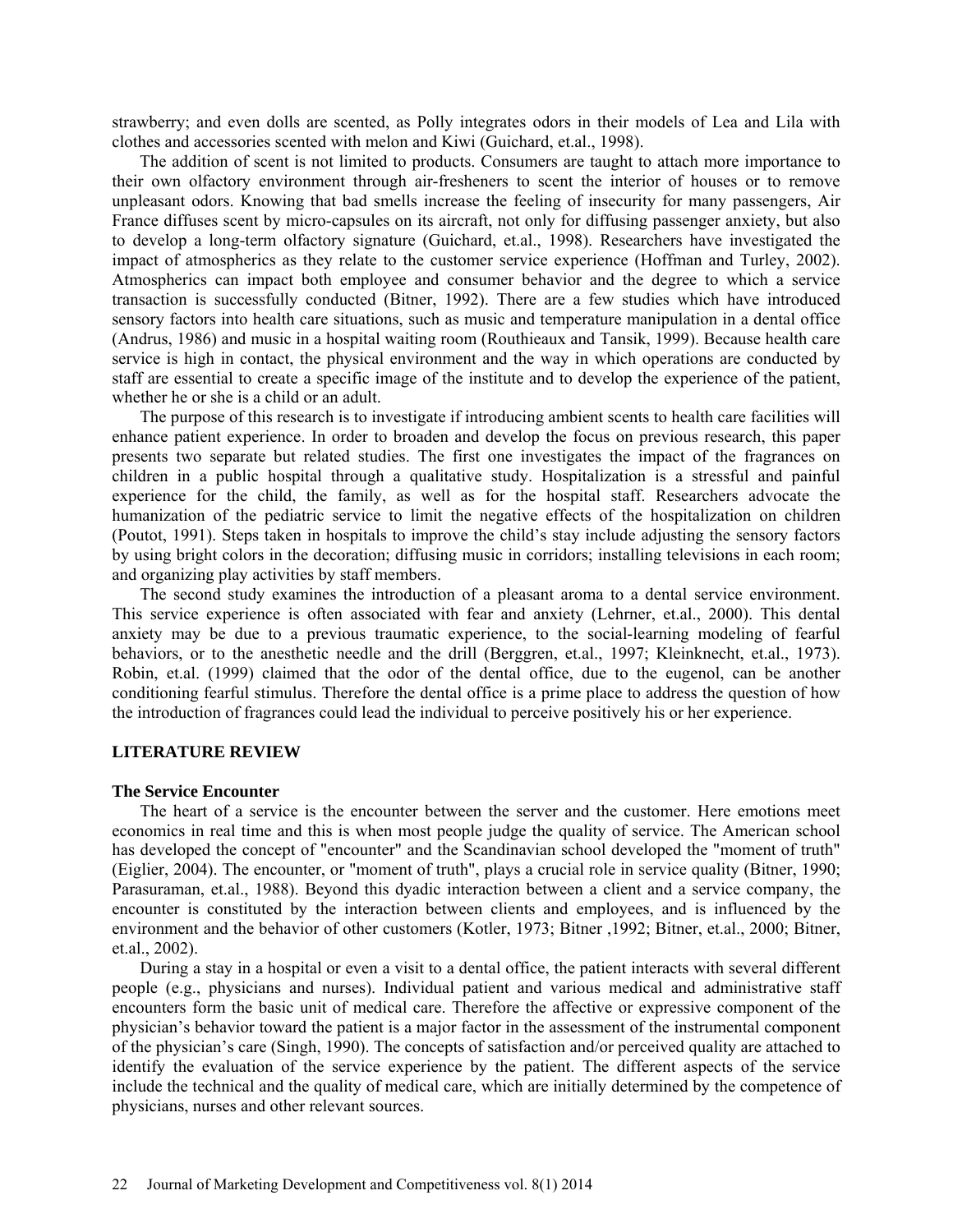#### **The Role of Atmospherics Within a Service Encounter**

Whether enhanced user satisfaction and image, greater efficiency, increased sales/usage or a combination of these are the desired goals, the designed environment can be tailored to meet these goals (Greenland and McGoldrick, 1994). Atmospherics are composed of both tangible elements (the building, carpeting, fixtures, and point of purchase decoration) and intangible elements (colors, music, temperature, scents) that comprise service experiences (Hoffman and Turley, 2002). The integration of such marketing actions in a health care institution projects a positive image of the hospital to the various users.

Non-verbal signs transmitted by the physical environment may imply welcoming messages and encourage the patients to return into the hospital or the clinic (Wayne, 1984). Thus, various environmental factors must be controlled and manipulated in a health institute in order to attract the users, to encourage them to return, and to speak positively about the establishment. Many dimensions can be controlled in the aim to bring wellness and peace to the different users. These are 1) the esthetic dimension that allows the user to appreciate the physical aspects; 2) the functional dimension is the way in which the objects are organized within the space in an effective manner (a well-organized space facilitates the movements of the users inside the space); and 3) the psychological dimension which procures wellness to the users.

Andrus (1986) manipulated the temperature and the music in a dental office. He proposed that the atmosphere of a dentist's office is a strategic tool which improves comfort of the patients and their perceived satisfaction with the service. A satisfied patient will repeat visits to the same office, follow the directives of the dentist and speak positively about the service. Thus, the atmosphere of the office must reflect modernity and effectiveness in order to make the patient less anxious. The principal results of this study showed that the patients prefer well organized and well equipped clinic, inspiring confidence especially to anxious patients. The classical music and the temperature did not have a significant effect on satisfaction of the patients. He proposed two reasons for the outcomes: the volume of the classical music was low and the temperature was 20°C. Thus, the patients had not paid special attention to these two factors. However, he concluded, a well-organized cabinet, a comfortable waiting room, a diffusion of a pleasant music and a good room temperature improve satisfaction of the patients (Andrus, 1986).

Routhieaux and Tansik (1999) examined the influence of the music on the relatives of the patients who are in a waiting room of a surgical service. These people are considered as users because they legally authorize the medical care on the patients who undergo surgical operation. Indeed, these people are attentive and are in position to evaluate the services provided by the hospital more than the patients themselves. The authors underline the anxiety experienced by the family members and the relatives of the patient. They showed that the diffusion of a soft music reduced the state of anxiety of the users present in a waiting room. However, the assumption that the evaluation of the quality of the services provided by the hospital would be improved by diffusion of music was not validated, but the researchers recommend that the diffusion of music could improve the evaluation of the service through emotions.

Ambient conditions such as room temperature, air quality, noise, music, odor, as well as the rational organization for room space, signage, cleanliness, and furniture are all aspects used by the patient to assess the quality of service (Brand, et.al., 1997). These physical elements, implemented in a hospital, refer to an environment described as "elaborate" by Bitner (1992). This perceived complexity is due to the number of floors, rooms, sophisticated equipment, and complex variability in functions performed within the physical facility. Researchers advise, therefore, to give special consideration to the physical and sensory environment within health care facilities (Wayne, 1984; Routhieaux and Tansik, 1999).

#### **Review of the Relevant Olfactory Literature**

Nearly all objects emit odor molecules that are a unique shape which, when received in the mucous membrane of the nose, attach to a perfectly matching receptor on the cilium. To put this complexity into perspective, there are 10-20 cilia for each of the 12 million nerve cells that can recognize 10,000 scents (Elmar-de Witt, 1991). The receptor then alters the trans membrane electrical potential of the nerve cell it is attached to and subsequently sends a signal to the olfactory bulb at the base of the brain. From there, the various signals are processed and sent to the most primitive system of the brain (and the seat of emotions), the limbic system, to create a mental image (Wilkie, 1995). While the eye relies completely on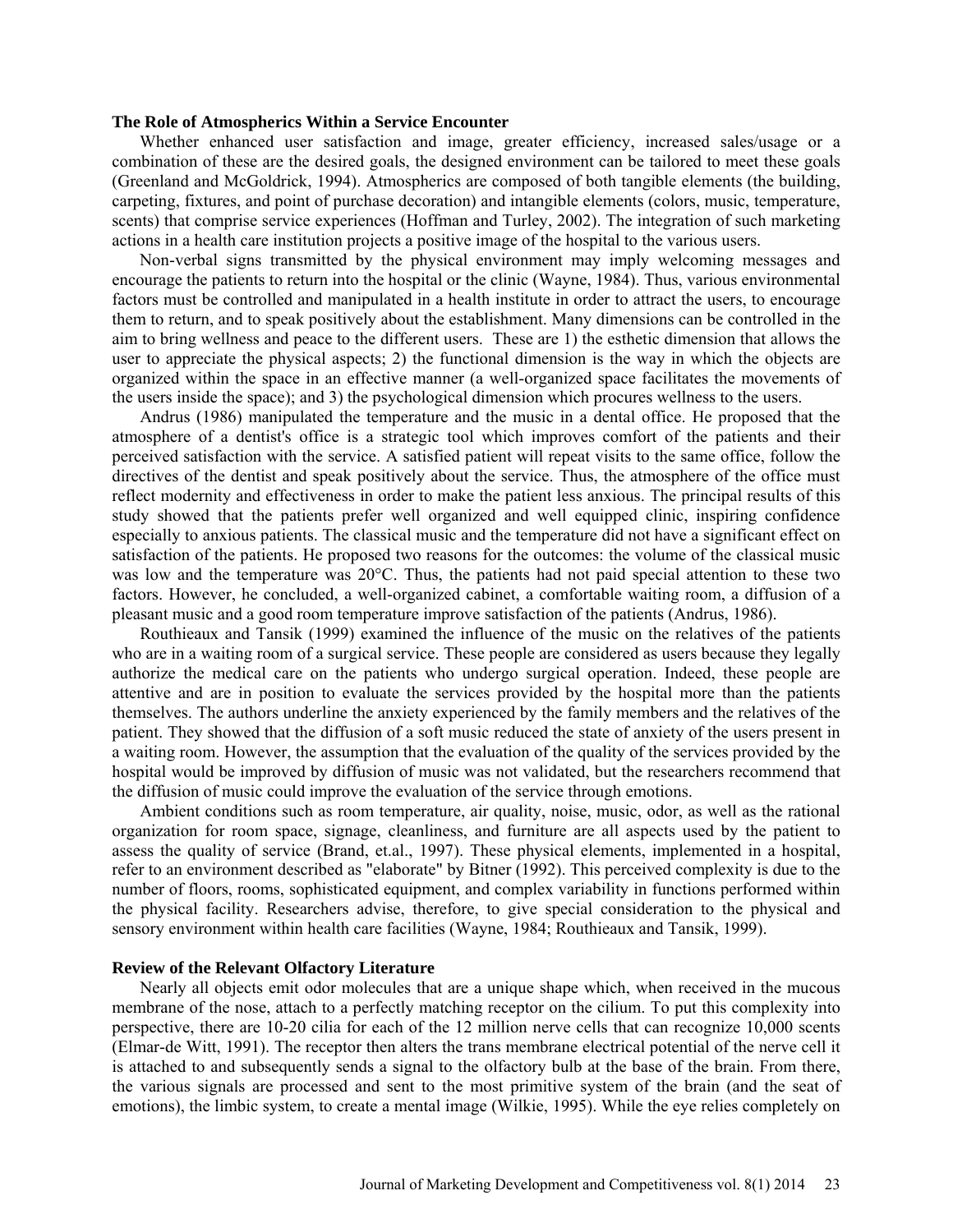the brain to form an image; in olfaction, most of the object identification has been done by the individually shaped receptor cells prior to having reached the brain.

Many factors influence the sense of smell. For example, culture plays an important role in determining how a person reacts to a scent. In France, the aroma of some cheeses (e.g., Munster) is not considered as a repulsive smell, while quite the opposite in Japan. Similarly, in Southeast Asia the durian's smell, a fruit shaped like a rugby ball, is considered nauseating for the French, while for the Vietnamese the smell is well appreciated (Chrea and Valentin, 2007). Additionally, upbringing or life experiences can alter the perception of certain odors. For instance, Hirsch (1995) found that people older than 62 years associate their childhood with smells of nature, such as, sea air, pine, horses and hay while younger people associated artificial smells like plastic and fuel with childhood memories. Those with artificial odor recollections reported a higher degree of unhappy childhood memories (Gutfeld, et.al., 1992). Furthermore the ability to smell, identify and recollect odors declines with age (Köster, 1991).

Gender also affects how people react to aromas. Studies of groups of babies, who had been given toys scented and unscented, showed that the baby girls gave more attention to the scented toys than baby boys (Barbet, et.al., 1999). For adults, Knoblich and Schubert (1989) found that women are more susceptible than men to the smell of shampoo. It is clear that women have a better sense of smell than men and that the smell evokes more memories for them than for men.

Many studies have shown that pleasant odors do improve the perceived store image and increase the behavioral intention to visit the store. Furthermore, they improve product evaluations and increase buying intentions for products that are not (dis)liked (Spangenberg,et.al., 1996). Also, pleasant odors can increase the time spent in a store (Knasko, 1989; Daucé, 2000; Maille, 2005) the number of times products are examined (Spangenberg, et.al., 1996) and the amount of time taken to evaluate products (Kansko, 1995; Morrin and Ratneshwar, 2000). The diffusion of an ambient odor has a positive effect on the cognitive process of individuals (Bone and Jantrania, 1992; Daucé, 2000; Chebat and Michon, 2003) and their affect (Ehrlichman and Bastone, 1992).

The theoretical mechanism underlying most of the published research in this area is the stimulusorganism-response (S-O-R) paradigm (Spangenberg, et.al., 1996). For ambient scents in retail settings, the S-O-R model posits that environmental olfactory stimuli (S) (combined with other cues) affect consumers' internal evaluations (O) (e.g., affective responses), which in turn elicit approach or avoidance responses (R). The scent, whether environmental or intended to scent people or products, may have three types of responses: emotional, cognitive and behavioral (Maille, 2003).

#### *Odor and Emotional Responses*

To evaluate the emotional responses to the odors, two types of measurements can be used. First, physiological measurements examine some indicators in the brain to identify the increase or diminution of the level of the stimulation. Among these physiological measures, we find the contingent negative variation (CNV), the alpha waves, and beta waves. A state of relaxation is associated with a predominance of alpha waves, while a state of stimulation is characterized by an increase of beta waves. Similarly, the CNV increases during states of stimulation, while it decreases during relaxing state. Other physiological measures used are systolic blood pressure and electrodermal activity (Daucé, 2000).

From these different measures, some researchers have proposed an inventory of relaxing and stimulating scents (Daucé, 2006). Since 1997, aromatherapy has taken this idea in order to treat patients through the dissemination of anti-stress odors and examples are presented in Table One (Butcher, 1998, Guichard, et.al., 1998). However, researchers do not always agree on the nature of the same essence (Lemoine and Bonnin, 1998).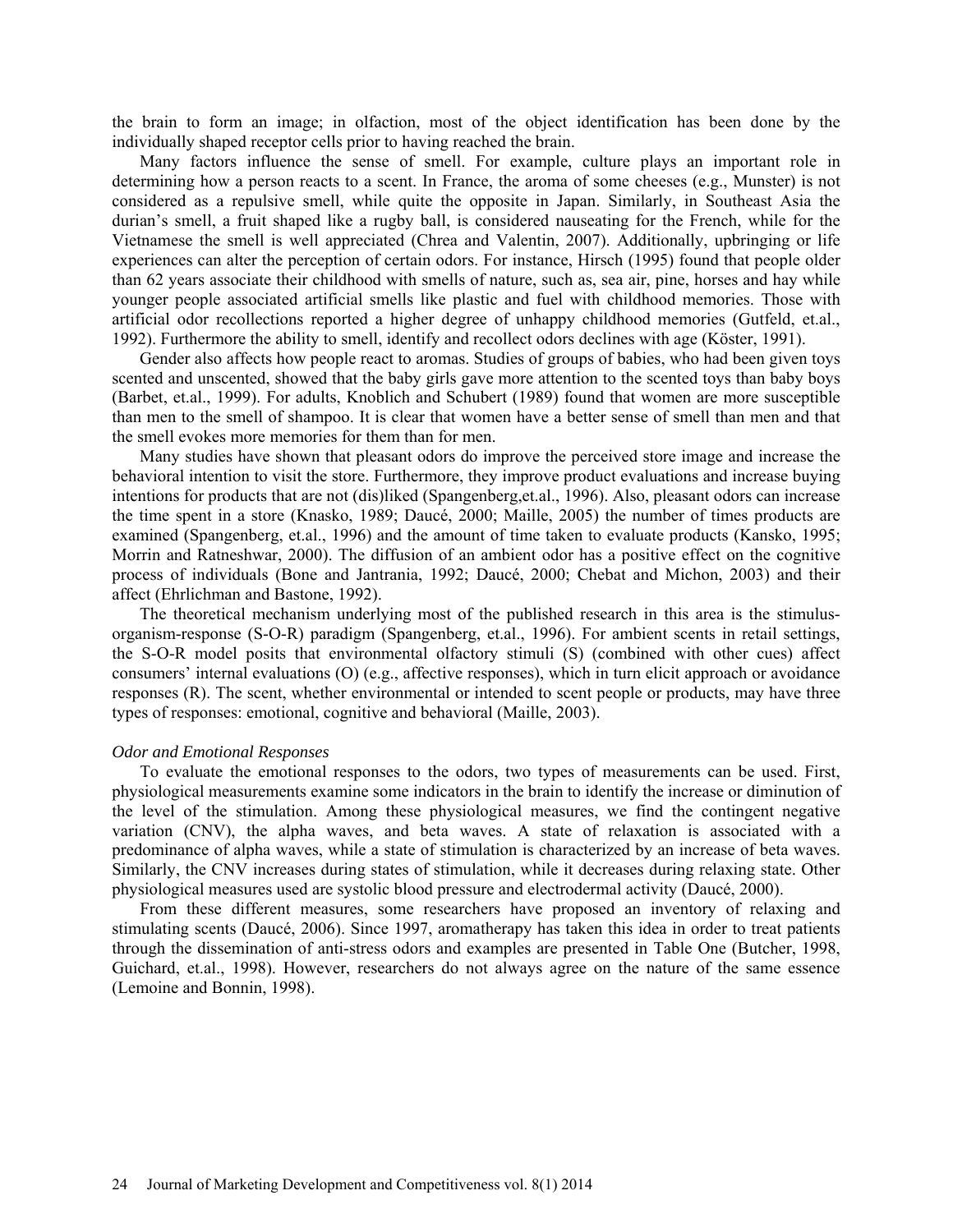| Lemoine and Bonnin, 1998 |                |              |                      |                  |
|--------------------------|----------------|--------------|----------------------|------------------|
| <b>Physiological</b>     | <b>Benefit</b> | Lorig (1992) | <b>Sugano</b> (1992) | <b>Schiffman</b> |
| <b>indicators</b>        |                |              |                      | (1992)           |
|                          | Relaxant       | Spiced apple | Terpenes             |                  |
| Alpha Waves $\alpha$     |                |              | Lavander             |                  |
|                          |                |              | Sandalwood           |                  |
|                          | Stimulant      | Lavander,    |                      |                  |
|                          |                | Eucalyptus   |                      |                  |
|                          | Relaxant       | Jasmin       | Sandalwood,          |                  |
| <b>CNV</b>               |                |              | Lavander             |                  |
|                          |                |              | Musk                 |                  |
|                          | Stimulant      | Lavander     | Eucalyptus           | Lavander         |
| <b>Blood Pressure</b>    | Relaxant       |              | Terpenes             | Nutmeg           |
|                          |                |              | Lavander             |                  |
|                          | Stimulant      | Spiced apple |                      |                  |

# **TABLE 1 PHYSIOLOGICAL INDICATORS AND BENEFITS OF SCENT**

In order to measure the pleasure or the stimulation of the individual, researchers often use the PAD scale (Pleasure-arousal-Dominance) developed by Mehrabian and Russel (1974). The use of this tool is simpler than physiological measurements which require complex equipment. Rotton (1983) found individuals exposed to an unpleasant odor in the environment noted a bad mood, a high level of anxiety, tiredness and sadness than those left in an odorless condition. An experiment conducted by Ehrlichman and Halpern (1988) indicated that the mood is better when the odor is pleasant. Similar results were found with Knasko, et.al. (1990) and Kansko (1995). The researchers noted important scores for the pleasure dimension in the condition of the pleasant fragrance. However, other researchers obtained insignificant results for the presence of a pleasant odor (Baron 1994; Mitchell, et.al. 1995).

Warm, et.al. (1990) found no significant differences in performance, stress, drowsiness or irritability in the presence stimulating or relaxing scents (mint versus lily of the valley). The authors concluded that any effects were due to the attractiveness of the smell, and not to the nature of the selected odors. Moreover, Chebat and Michon (2003) found a positive impact of pleasant scents on emotion. Therefore, it may be that the context of the exposure to odors is important, as people preferred light floral fragrances in the morning and more heady oriental fragrances in the evening. Also, some sweet smells were found to cause nausea after meals (Blanc-Mouchet, 1987).

#### *Impact of Odors on Individual Performance, Evaluation and Perception of Time*

In a series of experiments to identify differences that may exist between a stimulating (mint) and relaxing (lily) fragrance when performing a cognitive task, researchers found better performance in perfumed conditions, but no difference between the two odors used for the experiment (Warm, et.al., 1990; Baron, 1990; 1994). In a second study, they found that cognitive performance was better with the mint condition over the clean air control situation. Performance was best with women in perfumed conditions (no difference between mint and lily), while the men's performance was better in the control condition. Ehrlichman and Bastone (1992) found that the creativity of people is increased in the presence of pleasant vs. unpleasant odor. Over all the cognitive performance of women when they are exposed to a pleasant scent is better than when exposed to a neutral odor.

In memorizing photos, Cann and Ross (1989) found better recognition when the same odor is released during encoding and during storage. Schab (1990) found that individuals exposed to the smell of chocolate, during the two phases of encoding and memorization, memorize more words. Morrin and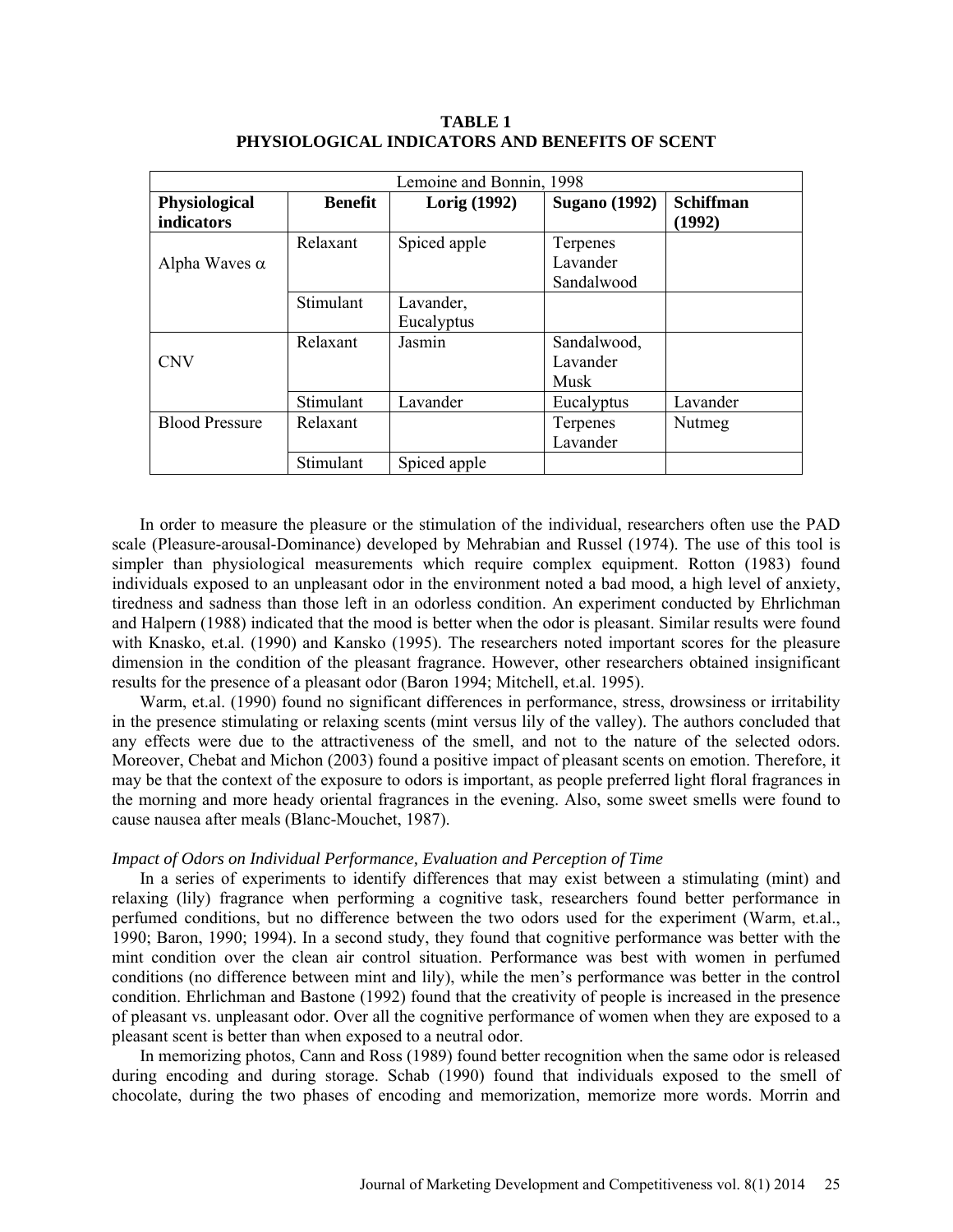Ratneshwar (2000) also found the dissemination of the same odor during the phases of learning and memory of brand names increases the performance of respondents. These different experiments show that the diffusion of the same odor during the phases of learning and memory improves performance (Maille, 2003). This could be due to the ability of odors to recall the context in which they were stored (Cann and Ross, 1989; Schab, 1990; Maille, 2001).

Some studies on the impact of odors on performance during the cognitive tasks give contradictory results. Ludvigson and Rottman (1989) found that solving arithmetic problems was more difficult for people exposed to the smell of lavender. Knasko (1992, 1993) found insignificant results in measuring creativity and performance in various tests following exposure to a pleasant vs. unpleasant odor. The work of Guichard, et.al. (1998), using stimulating and relaxing scents, on memorization and evaluation of advertising led to insignificant results. However, many studies find positive impact of pleasant odors on the atmosphere's evaluation, products or services exposed in the perfumed environment (Spangenberg, et.al., 1996; Chebat and Michon, 2003; Ratneshwar and Morrin, 2000). An experiment conducted by Rotton (1983) concluded that pictures were seen as less professional and poorer, and persons were evaluated in a negative way in the presence of an unpleasant odor. Similarly, Ehrlichman and Bastone (1992) found that photographs were positively evaluated when the smell was pleasant (vs. unpleasant).

Knasko, et.al. (1990) reported that a room is positively evaluated in pleasant odor (vs. control situation) and two experiments conducted by Baron (1994) noted that people exposed to a scented room judged the place warmer, more comfortable, nicer, and cleaner. Daucé (2000) examined the influence of two pleasant odors (tea and lavender) on the behavior of women's customers within a store and found the lavender led to a more positive evaluation of the store. In the presence of certain odors, people tend to spend more time and to underestimate the actual time spent (Teerling, et.al., 1992: Spangenberg, et.al., 1996; Daucé, 2000). This result was found in a jewelry store (Knasko, 1989); museum (Knasko, 1993); and restaurant (Gueguen and Petr, 2006). Kansko (1995) found that individuals exposed to the smell of chocolate and baby powder stayed longer in stores that people in the control situation. When diffusing mint, it was found that the time may be underestimated, while it is overestimated if the respondents were exposed to vanilla (Lorig, 1992). Maille (2005) used five different odors in a post office and found that certain smells increase the time spent into the perfumed space.

#### *Odors and Behavioral Responses*

Spangenberg, et.al. (1996) showed that the presence of smell to influence the number of products handled, especially for sports products, and the desire to return to a retail establishment. However, there was no influence of odor on buying intentions for specific products (except for backpacks). These results are also found by others. Hirsch and Gay (1991) showed that floral scent enhanced purchase intentions and Mattila and Wirtz (2001) found a positive effect of stimulating smell on the intention of returning to the store over a relaxing scent. Regarding the amount of purchases and expenses, Hirsh (1995) showed that the amount spent in casinos increases when players are placed in a scented environment.

### **Summary**

In summary, atmospherics are found to influence the behavior of both shoppers and employees. Much of the research has presumed a mediating effect of mood on consumers' cognition and behavior. The manipulation of atmospherics cues can be constructed as an attempt at communicating a particular message to consumers. Transferring this information to the medical context, the quality of the service encounter is affected by the quality of the medical care received from physicians and nurses, the individual patient-physician relationship, and the physical environment. Cues that allow patients to assess the quality of the medical service include: a rational organization of the spaces; an easy orientation to the living arrangement; cleanliness; temperature; noise; and the smell. Among these several cues, this research explores the effect of scent in the environment.

It is found that fragrances are associated with emotionally significant events and past experience as the odors stimulate the limbic system, the part of the brain responsible for emotional responses. However the influence of scent varies and it is suggested that this variation is the result of both individual and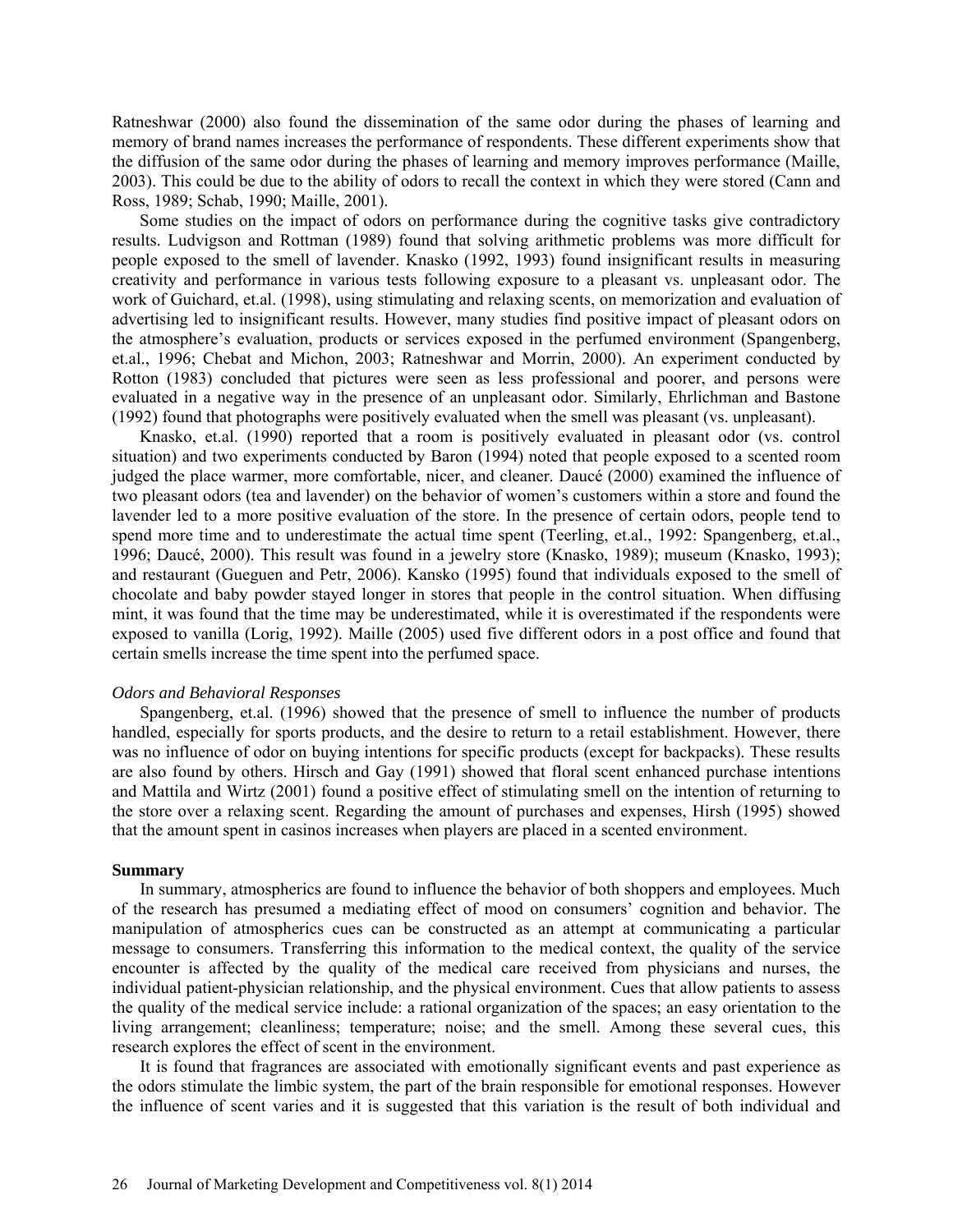contextual effects. For example, men and women differ in their sensitivity to smells and odor identification performance. Moreover, certain odors have been shown to create relaxed mood states while others evoke stimulated or activated mood. Work in this field has focused in a stimulus-organismresponse approach adopted by Mehrabian and Russel (1974). Thus, smells can influence consumers in relation to affective and evaluative responses and this context will now be explored to a medical environment.

# **STUDY 1: DIFFUSING AMBIENT ODOR TO A PEDIATRIC WARD**

The first study aims to provide empirical evidence indicating the effectiveness of using ambient scents in a pediatric ward of a hospital to enhance the experience. Hospitalization is a stressful and painful experience for the child, the family, as well as for the hospital staff. By collecting data for three treatment levels (control, relaxing and stimulating conditions), the differences or similitude among the perception and the assessment of the hospitalization experienced by young patients can be examined. The aim of this study is to understand the experience, interests, behavior and views of the child population researched, through their own expressions and actions (Marshall and Rossman, 1999; Andronikidis and Lambrianidou, 2010)

#### **Research Method**

In-depth interviews were conducted in a pediatric department of a public hospital. The qualitative interviews allow for some personal contact between the interviewer and the respondents. They also provide a sensible way to improve our understanding of the children's hospitalization experience. However, the inherent limitations of the interviews lead us to consider observation to supplement our data. This method is particularly relevant to exploratory research as it offers the possibility to understand a new phenomenon and it often acts as a useful complement to other methods of data collection. Observation offers the possibility of understanding the behavioral responses of individuals without the intermediary of a document or testimony. At the hospital, our role was revealed to all involved and thus we were able to freely observe the children in their daily life in hospital. The observation was used to determine the nature of the relationship the child has with the staff and the other patients and the various episodes were recorded in a notebook.

The main research questions were 1) How the child evaluates his/her hospitalization experience; and 2) How the sense of smell impacts the evaluation of that service. The objective is to identify the attributes related to the assessment of the hospitalization experience before and after the release of fragrances. For all the interviews, it was necessary to get the parents' approval before interviewing the children, especially in the cases related to the addition of scent. The environment was scented using electric diffusers for area coverage up to 323 square feet per diffuser. One diffuser was placed in the room of the hospitalized child.

#### **The Sample**

Children interviewed in this study were between 8 and 12 years and a convenience sampling method was adopted. A triangulation method was used to try and collect the same facts from the three relevant sources: the hospitalized children, their parents, and the nurses involved in giving care to the patients. In total, 61 interviews with 39 hospitalized children were carried out: 20 interviews with the no scent situation; 20 interviews with the relaxing odor; and 21 interviews with the stimulating odor. The scented treatments each had 10 children and they were interviewed before and after the diffusing of scent. For the second interview in the scented treatment, the same questions were asked but in another manner and order, so the child did not get the feeling that he/she is submitted to repeat questioning. In the case that some changes are noticed in the children's answers, new questions are introduced to look into any modification and to understand the reason of this change.

It is important to mention that children are often emotionally and psychologically vulnerable and that this situation calls for special care and concern on the part of the researcher. When necessary, separate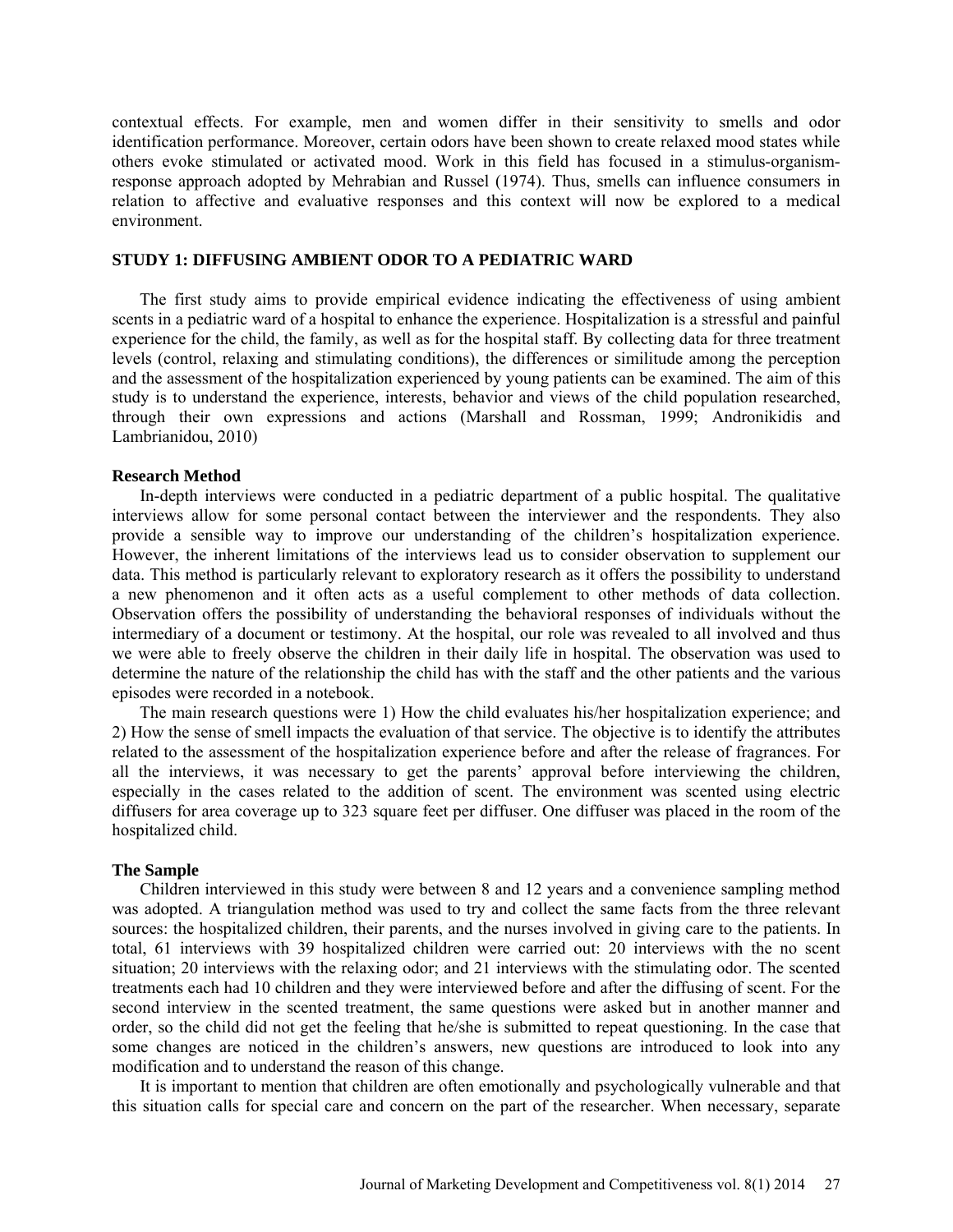interviews were conducted with family members who emerged as important individuals. Parents who spend more time with their children can be an important source of information as the children's reaction is largely influenced by the parents. They can also inform us about the changes observed in the child following the release of the scent. Therefore six interviews were done with some parents over each treatment resulting in a total 18 interviews with parents. Finally, interviews were also conducted with professional resources such as health care workers. Thus, ten interviews were conducted with several nurses.

# **Data Analysis**

Given that the issue concerns a new phenomenon (the evaluation of a perfumed service experience), applied to a particular user (the child) in a specific situation (the hospital), the grounded theory approach was followed for the interpretation of the research data. Once the interviews were completed, they were transcribed verbatim. Following an inductive codification process, a thematic analysis was carried out. To encode the data, we choose the sentence or even the paragraph that we believe are most meaningful and productive units. A label or a short phrase to name the new code, in which the unit of analysis is assigned, was created. The same operation is performed for other units of meaning. Other text segments are integrated into the codes already "tagged" (Blais and Martineau, 2006). In general, the units identified are compared and then grouped into codes according to their similarity. Within each code, sub-codes, including opposing views and new perspectives are created.

The qualitative analysis software NUD  $*$  IST was used to facilitate and to accelerate the coding process. Using this software helps in coding data into larger and conceptually organized units of analysis. This software allows the adjustments of the list of codes, in other words it facilitates the systematic recoding of the interviews once the coding grid is changed. Finally, this software is helpful to structure the data into a hierarchical tree code. Table 2 contains the categories that emerged from all the collected data.

| <b>Categories</b>                    | <b>Purpose</b>              | <b>Type of Question</b>       |
|--------------------------------------|-----------------------------|-------------------------------|
| 1-Children's features (Age,          | -Install trust between      | Hello, what is your name?     |
| during of stay, etc.)                | the interviewer<br>and the  | How old are you? Do you have  |
|                                      | child                       | sisters and brothers? Tell me |
|                                      | -Identify links between     | about yourself? What do you   |
|                                      | the characteristics and the | do on the week end? Do you    |
|                                      | nature of the answers       | have friends? How do you      |
|                                      |                             | spend your time? How long     |
|                                      |                             | have you been here?           |
| 2-The hospital (before and           | - Identify dimensions of    | What do you think about       |
| the<br>release<br>of<br>the<br>after | evaluation<br>of the<br>the | the hospital? How do you feel |
| fragrances)                          | hospital                    | in the hospital? What do you  |
|                                      | -Identify the nature of     | think about the ambiance? How |
|                                      | the judgment                | do you feel? why? What should |
|                                      |                             | we change in the hospital to  |
|                                      |                             | please you more? How do you   |
|                                      |                             | imagine a hospital? give me   |
|                                      |                             | some details                  |

# **TABLE 2 CONTENT OF INTERVIEWS**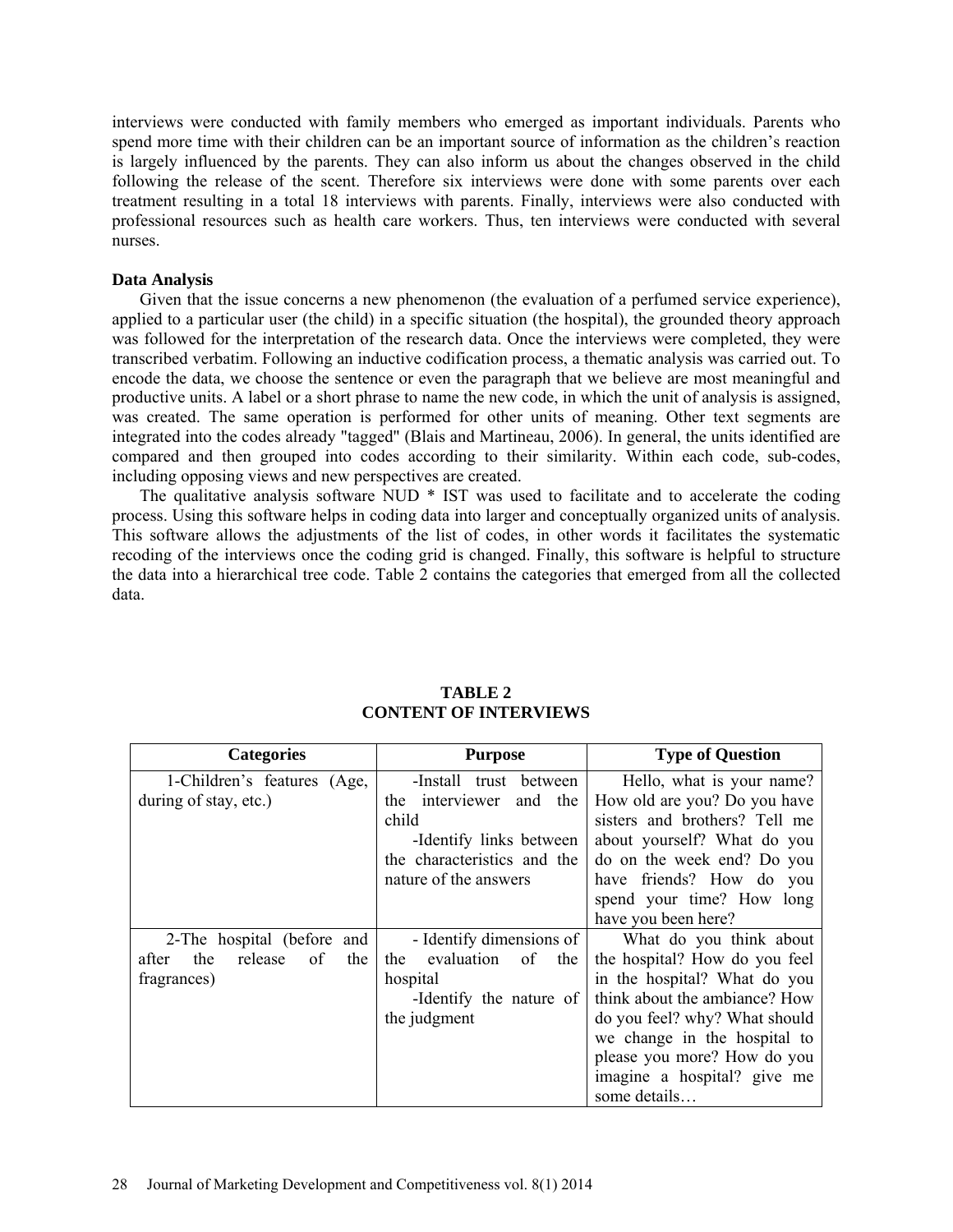| 3-The stay (before and after     | -Identify dimensions of     | What do you think about          |
|----------------------------------|-----------------------------|----------------------------------|
| the release of the fragrances)   | the evaluation of the stay  | your stay? Describe your day in  |
|                                  | - Describe the journey      | the hospital?What do you do      |
|                                  | of the child                | the<br>morning, in<br>the<br>1n  |
|                                  |                             | afternoon, and in the evening?   |
| 4-Physical<br>surrounding        | -Identify how the child     | What do you think about          |
| (before and after the release of | gauges his or her room      | your room? How do you feel in    |
| the fragrances)                  | -Identify the principal     | your room?                       |
|                                  | dimensions of the judgment  |                                  |
| 5-Care staff                     | -Identify<br>the            | What do you think about          |
|                                  | dimensions of medical staff | the nurses and the doctors? Do   |
|                                  | evaluation                  | you have any complains?          |
|                                  | - Identify the nature of    |                                  |
|                                  | the evaluation              |                                  |
| 6-Treatment                      | Describe the feeling of     | What do you feel when you        |
|                                  | the children about the care | receive your treatment? What do  |
|                                  | he or she receives          | you think about the care and the |
|                                  |                             | treatments?                      |

### **Pretest Scent Selection**

Seven odors were selected to determine the best scent for the experiment (Sensorys http://www.sensorys.com Paris, France). The odors were 1) Citrus fruit; 2) Mix of pineapple and kiwi; 3) Beach and sea (the smell of flower and lightly marine); 4) Smell of the Sea; 5) Exotic fruit; 6) Apple; and 7) Mint. Sixty children were interviewed to determine the preferences of the seven odors in order to select a pleasant stimulating odor and a pleasant relaxing odor.

#### *Pleasant Scents*

Three odors chosen from the seven in a random way were presented to each child, who was asked a series of questions: the odor which he/she prefers more, the odor that he/she prefers moderately and lastly the odor that he/she prefers less. Four odors were selected following the first questionnaire: exotic fruit; Pineapple and Kiwi; Sea and Beach and Citrus Fruit.

# *The Nature of the Odor: Relaxing vs Stimulating*

For selecting the odors according to the second attribute, a questionnaire was distributed to 120 students, average age 23 years. Four odors chosen by the children were presented to the adult interviewees and they rated each scent (one to seven) for the stimulating and relaxing characteristics. However, the fact that we asked adults to assess the nature of the odor probably has a methodological bias, because the olfactory responses of individuals vary with age (Köster 1991). It was necessary to solicit the opinion of adults since children were unable to describe the scents as relaxing or stimulating.For the relaxing character, exotic fruits received the highest mark (3.67, sd=1.28) and citrus fruit was selected as a stimulating odor (3.95, sd=1.5).

Before studying the impact of the two scented treatments on the evaluation of the experience by the children, we identified the attributes that the children use to judge their environment using the control group.

#### **Control Group: No Scent**

The results indicated the relational and playful dimensions in different facets of the service experience. Several criteria were identified and classified into two categories: 1) the environment and 2)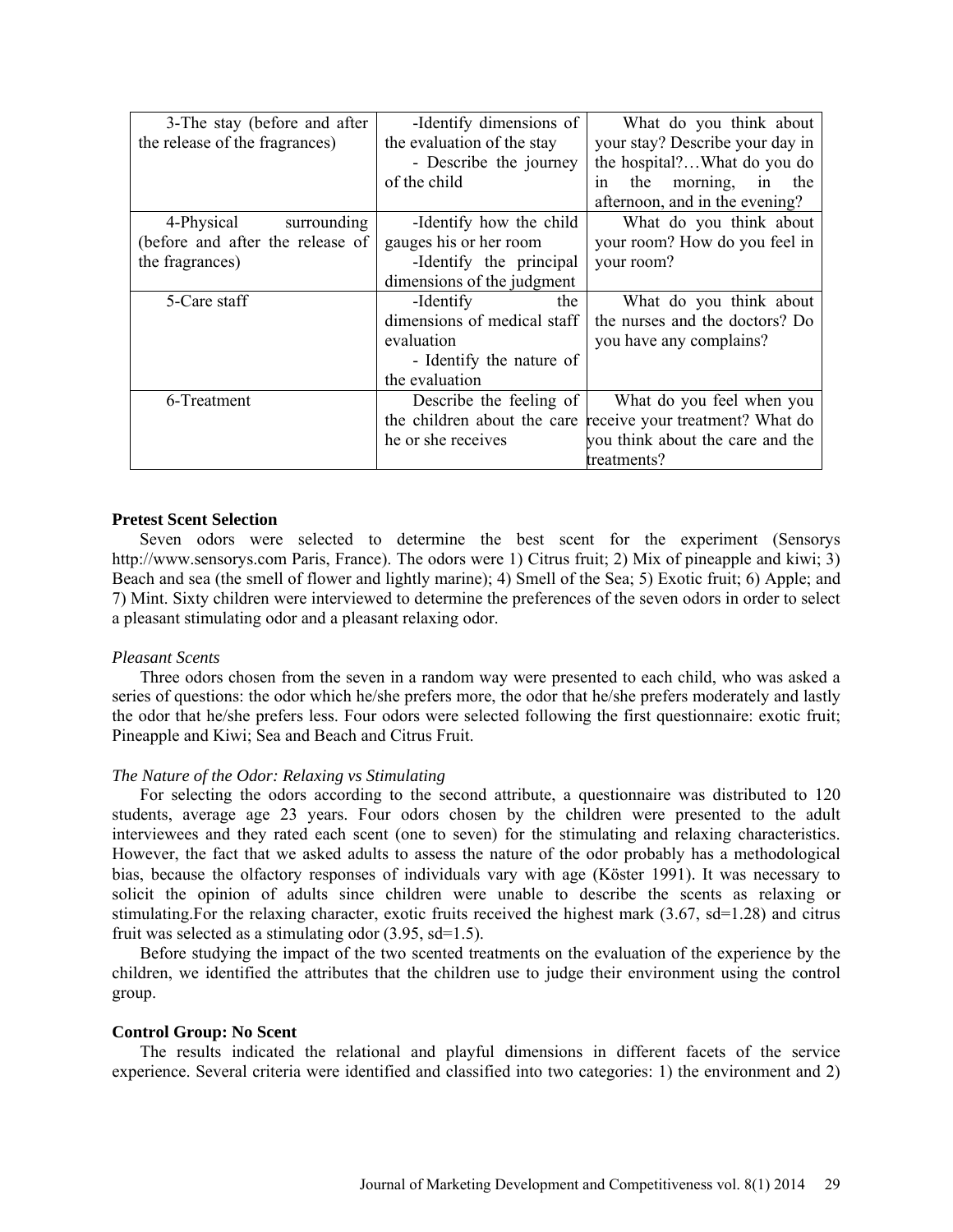the results of medical practices. To analyze our case studies, we counted the quotes of the interviewers (children, parents and medical staff).

Sick children perceive their environment through the physical, architectural, social and playful dimensions. The importance of the aesthetic aspect of the physical support is highlighted in the literature (Bitner, 1992; Eiglier, 2004; Bonnin, 2006). The architectural environment, as perceived by the hospitalized child, refers to the functional dimensions such as the surface and the layout of the hospital room and the available material. Third, hospitalized children share common experiences and create groups where they share moments. Group formation is favored firstly by the activities proposed by the staff and courses required by the school of the hospital and, secondly, by the conception of locals that promote the emergence of these interactions.

Interactions among children are not enough: in fact, the young patients insist on the importance of interacting with the staff. Previous research highlights the importance of interpersonal relationships between patients and hospital staff (Castel, 2005; Pourin et al., 2003). Our contribution is the identification of interactions among hospitalized children as an essential attribute of a hospital experience. The environment seems incomplete without incorporating the playful dimension. This dimension refers to the activities proposed within the children's room and television installed in hospital rooms. The children also assess the service experience based on the medical practices, in other words the effectiveness of care and the utility of assistance.

Grönroos (1984, 1999) suggests that service quality consists of two dimensions, technical and functional. The first one refers to *What* the consumer receives or the technical outcome of the process, and the second one refers to *How* the consumer receives the technical outcome, what Grönroos calls the "expressive performance of a service". In the context of services, functional quality is generally perceived to be more important than technical quality, assuming that the service is provided at a technically satisfactory level. Grönroos (1984) also points out that the functional quality dimension can be perceived in a very subjective manner.

In our case, the technical or outcome dimension is related to diagnostics, treatment, medical care, prescriptions and results. The functional aspect or process refers to non-clinical aspects and covers aspects relating to the physical environment (housekeeping aspects), respect of the privacy (Carman, 2000) or aspects referring to interpersonal relationships (Bowers, et.al., 1994). Ware, et.al. (1983) identified several dimensions of the patient satisfaction such as: interpersonal aspects, the technical competence, access to care and the physical environment.

#### *Results*

Our study reveals many dimensions identified by the hospitalized children and they are listed in Table 3. The percentage of comments related to each dimension of the service experience whether it was scented or not is presented in table 4. The analyses shows the children evaluate their hospitalization experience focusing on two aspects: 34% of the responses were a technical or clinical aspect directly related to the care, such as the operational dimension, the nature of the care, the pain and the established rules; and 65% of the responses were a functional aspect which referred to the criteria of the peripheral elements of the service (relational, functional and aesthetic dimensions of physical surrounding, playful dimension, and inn-keeping dimensions). What matters to the children, when they evaluate their hospitalization experience, is based on the environment. Thus, the experience is assessed from the peripheral elements of the service as the relational, playful, and social.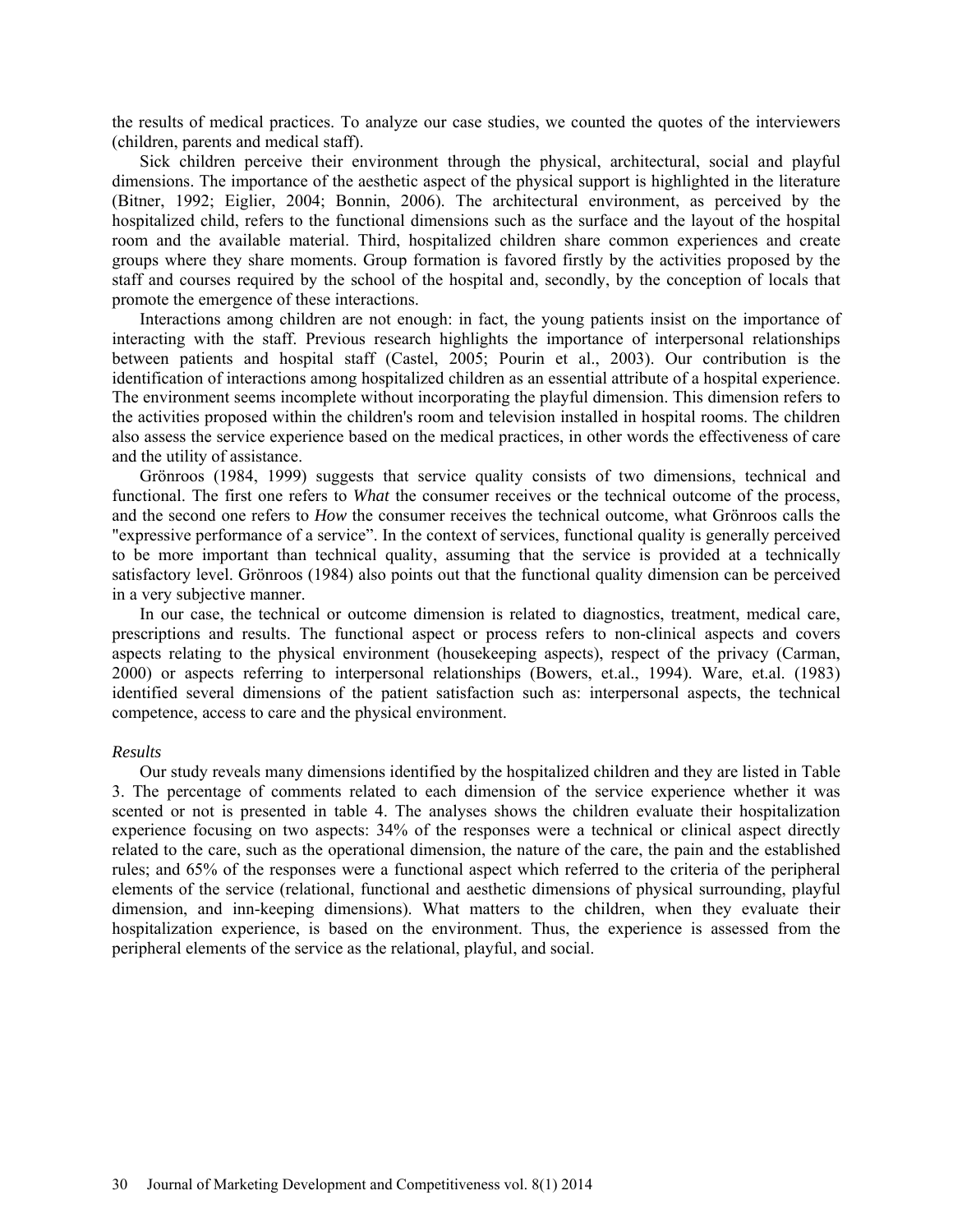# **TABLE 3 DIMENSIONS IDENTIFIED BY THE CHILDREN TO EVALUATE THEIR SERVICE EXPERIENCE**

| <b>Dimensions</b>           | <b>Definitions</b>               | <b>Explored Aspects</b>         |
|-----------------------------|----------------------------------|---------------------------------|
| Sensorial                   | Aesthetic<br>feature of the      | Colors and Design               |
|                             | department                       |                                 |
| Interpersonal               | The quality of the relations     | kindness, respectfulness,       |
|                             | between the children and other   | and also roughness, disrespect  |
|                             | young patients, and between the  | and the authority of the care   |
|                             | children and the care givers.    | giver.                          |
|                             |                                  | Observation of children's       |
|                             |                                  | groups taking place in the      |
|                             |                                  | department, sharing secrets,    |
|                             |                                  | sharing lunches, and playing    |
|                             |                                  | together.                       |
| Technical                   | Technical competence of          | Availability and helpfulness    |
|                             | the caregivers and the result of | of the care giver, moral and    |
|                             | treatments.                      | physical assistance.            |
| Playful                     | Amuse the hospitalized           | Playful activities proposed     |
|                             | children                         | to the hospitalized children,   |
|                             |                                  | television                      |
| Functional dimension of the | Physical characteristics.        | Layout, equipment, sanitary     |
| physical surrounding        |                                  | facilities.                     |
| Rules                       | Established rules.               | Visits, permits.                |
| Inn-keeping                 | Quality of the reception         | Quality and the quantity of     |
|                             |                                  | the food and room type, (single |
|                             |                                  | or double)                      |

# **Relaxing Ambient Scent**

Two interviews were conducted with the same child before and after releasing the relaxing ambient scent. Before the diffusion of the fragrance, the results obtained are similar to those in the control treatment. Even after releasing the exotic fruit relaxant fragrance, we still find the playful, relational, the physical and functional dimensions of the atmosphere. However, the order of importance of dimensions changed. The physical aspects became more important in judging the evaluation of the scented service experience. Children focused on the sensory aspect of the environment after the scent (40.4%) compared to (11.9%) in the no-scent condition.

The quality of the assessment improved after the diffusion of odors as more emotional responses were generated. According to Herz, et.al. (1999), in olfactory perception, the primary response one has to an odor is an evaluation of how pleasant or unpleasant it smells. Thus, the fundamental reaction one has to an odor is emotional, and personal as not all children felt the same about the odors. Examples of positive responses from the children were positive: *I love it (Ma') ; -It scents better, I like it (J'1);* and negative *- I don't like the odor of chewing gum, it disgusts me a little bit (Lu');-it is the odor of chewing gum and candy and I don't like at all (N').* Corroborating comments from parents were also found: *-She liked it immediately (PT).*

The release of the fragrance may allow the stimulation of the hospitalized child's imagination and permit the child to develop an experiential context. It allows him/her to escape from reality for few moments and be a part of another experience. Here all the statements are positive:*-We forget that we are at the hospital [...] That has changed, it becomes warm in my room and when a nurse come, she says " it*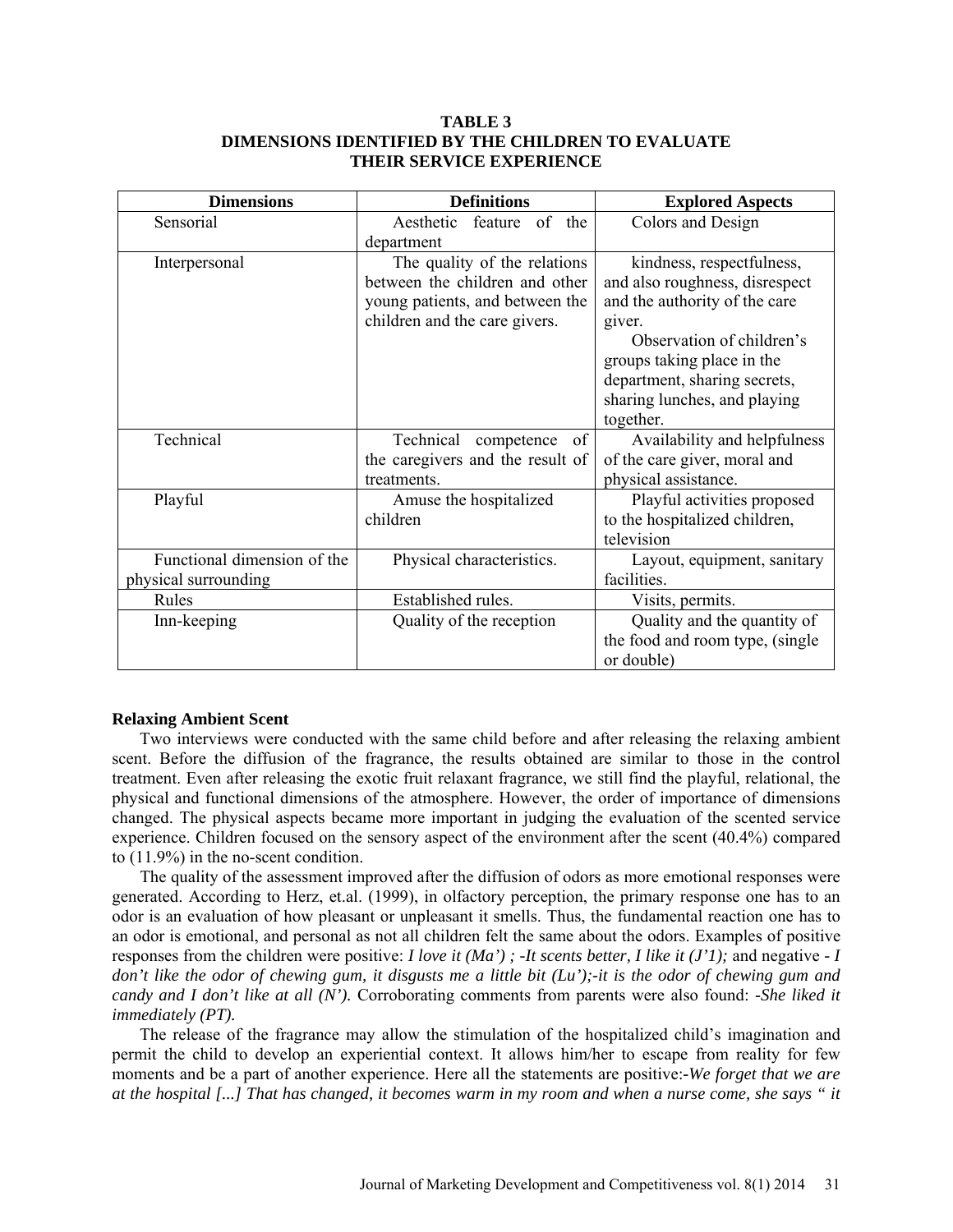*finally feels good"... I think that it feels good; a friend of mine, she came and she said "it does not smell hospital in your room," ... I think it's a good idea to put a smell in my room because I felt good (S')*

*- Before we felt like alcohol I do not know how to say it was a bad smell but now I feel in my room like a flower and I like it, it smells a bit like lavender. I think it makes things prettier. We no longer feel confined, but rather we are out maybe in a garden (L ')*

*- It really changed my mood (…)I don't have the impression that I am in the hospital it made me even forget that there are little ones who cry all the time (T')*

The emotional responses produced by diffusion of the smells tend to act as "medium" in the process of evaluating the service experience. We noticed a transmission of these emotional reactions to the evaluation of the unit service and particularly the physical room:

-*Before I didn't like the hospital but now I think it is better…I don't know it smells better…I don't know maybe it is the odor, but now the hospital is better (Ma')*

*- I think that the hospital smells good (A')*

*- It changes because when i visit the other children in their rooms I don't feel anything and even it smells bad like some gas it is not good at all, but here in my room, it is very good…I like to be in my room because it smells good (M')*

*- It smells better, I have the impression that I am not at the hospital…I mean that it is changed because the odor before was not so good (Sa'1)*

Also we noticed that the sensory evocations can be a source of rejection, as well as a source of anchoring in this environment. The rejection by some children was due to a high intensity of odor:

*- I felt better, I like it but then it smelled too much, I requested to stop the diffusion 15 minutes after and even now I do not like it (J'1)*

*- She asked us to unplug the equipment because she said she had a headache. She asked us between 10.30am and 11am, and since she did not want to reconnect the materiel (Nurse)*

For other children the same level of ambient odor tends to encourage them to invest in the experience. Thus, Sa did not want us to remove the machine "*it's good but I do not want you to remove it*". Wanting to know the reason for her desire to keep the diffuser in the room she says: "*Because I feel that it smelled like strawberries and I like it*."

#### **Stimulating Odor**

Before the diffusion of the citrus, the same criteria determined in the unscented situation are found and. as in the relaxing situation, the order of importance changed after the release of the scent. Before the diffusion of the scents, the hospitalized children assessed their service experience through the functional aspects (relational aspects, aesthetic and functional dimensions of the physical surrounding, playful and inn-keeping aspects), and technical aspects (the operational dimension, the nature of the care, the pain and the established rules).

After the release of the stimulating odor, the social aspect was still the most important criteria, but the physical environment increased in importance. The quotes by the hospitalized children give us an idea about the impact of the diffusion of the stimulating fragrances. The children highlight in their speech the transfer of emotional reactions to the context of the scent. We also note an improvement in the assessment of the physical environment in particular and the experience in general:

*- I think that there is a change, the hospital smells better (Am')*

*-It the same, but with this new smell, i don't feel a musty smell in my room (G')*

*- I don't like the hospital especially with the new smell when we go nearby this material it feels worst then before i don't like it (Ti'1)*

Therefore, to some children, the global evaluation of the surroundings changed due to the positive or negative appreciation of the odor.

The negative or the positive evaluation of the context in particular, and the experience in general, is not only due to the transfer of the emotional response to the smell. We also find the imaginary evocation that the smell might generate and the odor can impact the judgment of the children through the mental image it creates. Thus, some children associate the smell to some familiar situation as the « nature »,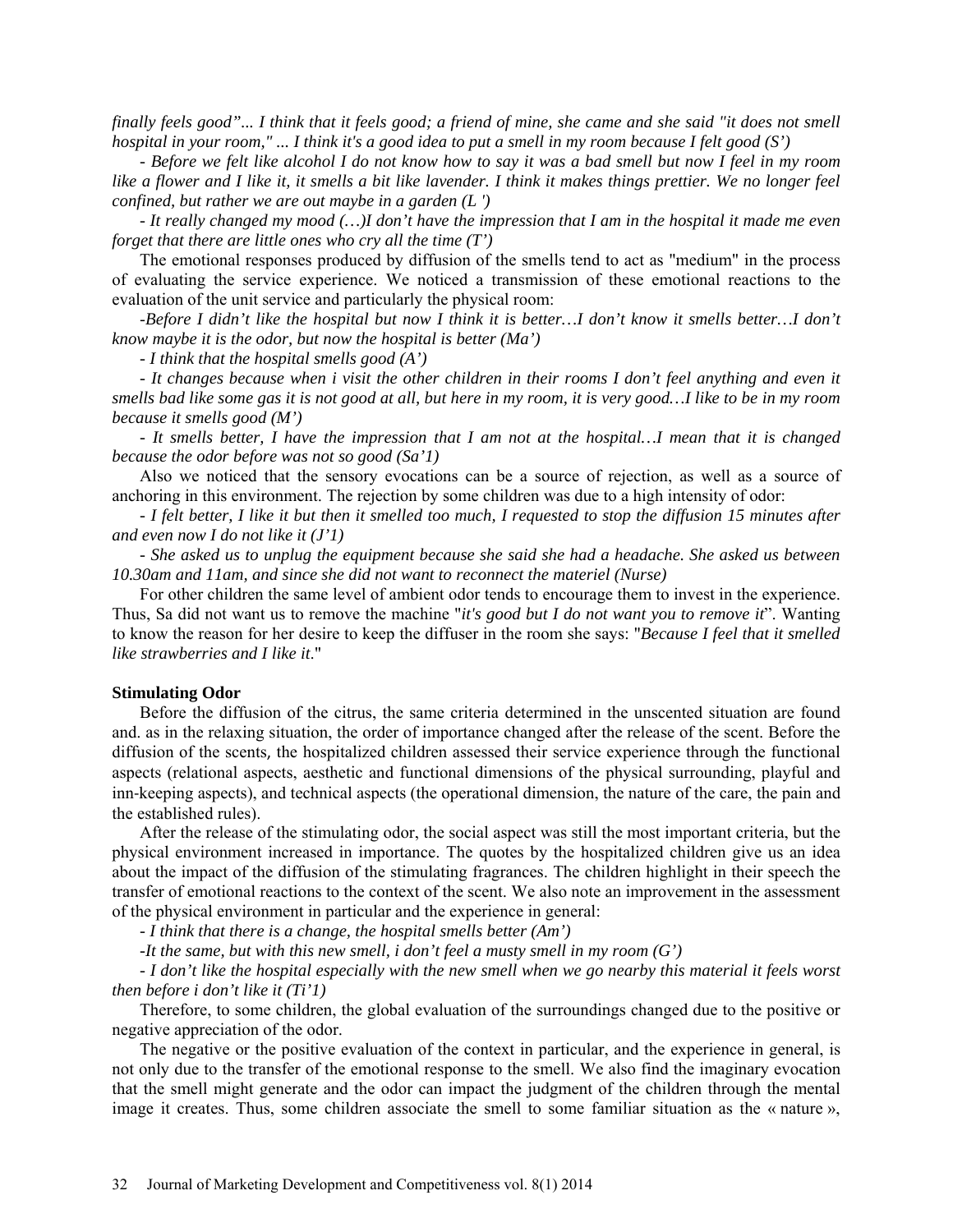« store », or even a familiar smell. The fragrance involves memories or associations from the past and is considered a powerful reminder of autobiographical experience. Some examples of this are:

*- I have the impression that it scents like flowers or roses something like that…when I pass by the material I feel the odor of the rose […] (Di')*

*-The hospital scents very weird I don't know how to describe it. But now, sometimes it feels very strong but it is good …I don't know how to describe it but when we feel it we don't have the impression that we are at the hospital surrounded by the crying of the others (Mr')*

*- It reminds me some stores of candles. When I close my eyes, I don't have the impression that i am at the hospital, I feel that I am in a store (Y')*

*- It really changed… since we are lock in here and you cannot go out, we feel the nature, we feel the smell of the fruits something like that […] We have the impression that we breathe easier…really I am here in the same room since four days and I find that it smells the nature, the trees, the grass, I have the impression that I am outside rather than in a hospital, even if we are stuck here…[Am'].* 

Table 4 illustrates the results of the study and the percentage of comments relating to each group (group control, relaxing and stimulating scents).

|                                       | % Comments |                |       |                   |       |
|---------------------------------------|------------|----------------|-------|-------------------|-------|
| Criteria of the<br>service evaluation | No scent   | Relaxing scent |       | Stimulating scent |       |
|                                       |            | <b>Before</b>  | After | <b>Before</b>     | After |
| <b>Social Dimension</b>               | 22.3%      | 22.6%          | 26%   | 24%               | 30.9% |
| Sensorial dimension                   | 8.8%       | 11.9%          | 40.4% | 18.3%             | 30.8% |
| Design (functional                    | 12.2%      | 11.9%          | 7.7%  | 15.5%             | 8.5%  |
| dimension of the                      |            |                |       |                   |       |
| environment)                          |            |                |       |                   |       |
| Playful dimension                     | 14.9%      | 11.9%          | 8,7%  | 15,5%             | 13,8% |
| Inn-keeping                           | 7.4%       | 9.5%           | 4.8%  | 7%                | 6.4%  |
| Technical and                         | 22.3%      | 21.4%          | 9.6%  | 12.7%             | 4.3%  |
| competence of the staff               |            |                |       |                   |       |
| Pain                                  | 10.1%      | 3,6%           |       | $4.2\%$           |       |
| Rules                                 | $2\%$      | 4.8%           | 2.9%  | 2.8%              | 5.3%  |
| Privacy                               |            | 2.4%           |       |                   |       |
| <b>Technical aspects</b>              | 34.4%      | 29.8%          | 12.5% | 19.7%             | 9.6%  |
| <b>Functional aspects</b>             | 65.6%      | 70.2%          | 87.5% | 80.3%             | 93.4% |

# **TABLE 4 PERCENTAGE OF COMMENTS RELATING TO EACH DIMENSION OF SERVICE**

#### **CONCLUSION**

In both the relaxing scent and the stimulating scent environment the children placed a greater emphasis on their physical surroundings. We conclude that this effect is due to the perceived attractiveness of the smell by the child, and not to the specific nature of the selected odors. Similar results were obtained by Warm, et.al. (1990), whom did not find the stimulating effect of mint, nor the relaxing effect of lavender. Given the limitations of qualitative research and a small sample, the changes noted in the experience evaluation may not only be attributed to odors: other criteria such as colors, the relational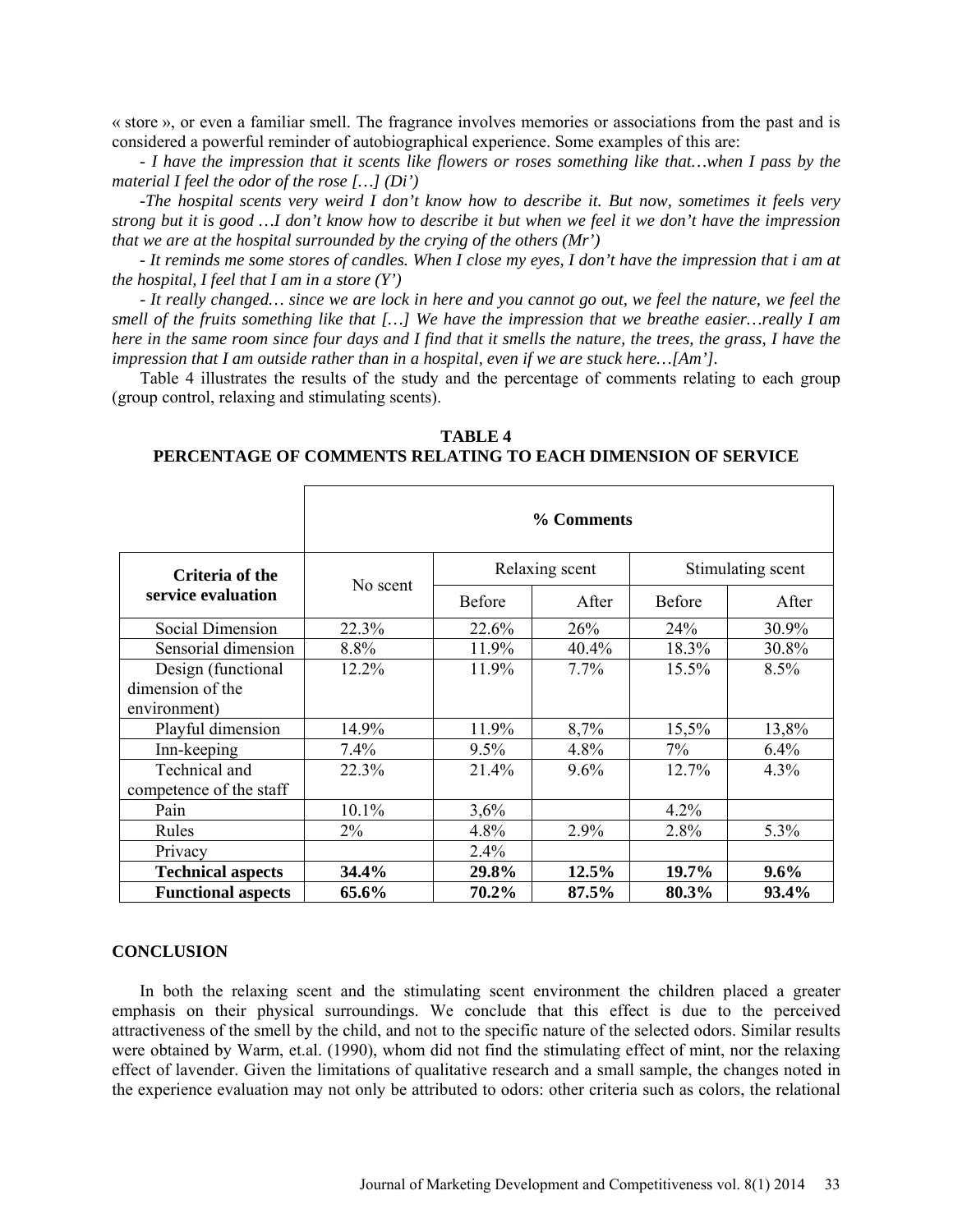dimension or even play activities, are very important in the evaluation process following the dissemination of the odor.

# **STUDY 2: SCENTING THE DENTAL OFFICE**

This study aims to provide empirical evidence indicating the effectiveness of using aroma in a service setting which traditionally is perceived to be highly stressful. The premise is that perceived levels of health, mood and attitude towards the service environment can be altered using scent. A dentist's office is an ideal location due to the highly emotional (and anxious) time spent in the waiting room prior to the appointment (emotions that, incidentally, are experienced with any significant or costly purchase). By collecting data for three treatment levels (control, relaxing and stimulating conditions), this study looks for significant differences among the perceived personal wellness of the patient and the perceptions of the service environment. Four propositions are investigated:

*Proposition1: The levels of stress and anxiety in the patients would be lower in the relaxing condition vis-a-vis the control (no odor) and stimulating fragrance conditions.* 

In the Sloan Kettering Cancer Clinic studies, anxiety levels were reduced dramatically using a relaxant (Green, 1993) while the Shimuzu (1988) studies used stimulants to increase mental arousal levels.

*Proposition 2: The perceived mood and health of the patients will be enhanced in both scented conditions, but not in the control condition.* 

Knasko (1990, 1992, 1995) and Gilbert (1997) showed that pleasant and congruent odors positively increased the perceived levels of health and mood of the respondents.

*Proposition 3: The perceived attitude toward the service environment and the quality of service will be higher in the two scented conditions.* 

Increasing approach behavior towards the environment is evident in Knasko (1995), Spangenberg et al. (1996) and Hunter (1995). In those studies, the presence of a scent increased the positive evaluations of the environment and products in that environment.

*Proposition 4: The perceived time spent by the patient in the appointment will be lower in the relaxing conditions, but not in the stimulating or control conditions.*

Knasko (1995) and Spangenberg et al. (1996) give evidence that the presence of an aroma can favorably alter time perceptions.

# **Selection of Scent**

Lavender, Orange, Vetivert, Ylang Ylang and Vanilla are relaxants, stress relievers and anxiety reducing agents. Using a blind pretest with a sample of fifteen subjects, orange and Lavender were the clear favorites. Of the two, Lavender was selected as having the most preferred aroma for the relaxing oil. A stimulating oil was also selected through the same elimination process based prior research and aromatherapy principles. Peppermint, Lemon, Lemongrass, Rosemary, Pepper, Basil, Tuberose and Clary Sage were identified as stimulating fragrances. Rosemary, Pepper, Clary Sage and Basil were eliminated and despite their effectiveness as a stimulant, were almost unanimously rejected by the pretest subjects. Among the remaining oils, the vast majority preferred Peppermint and Lemon. Of these two lemon was selected as the stimulating scent.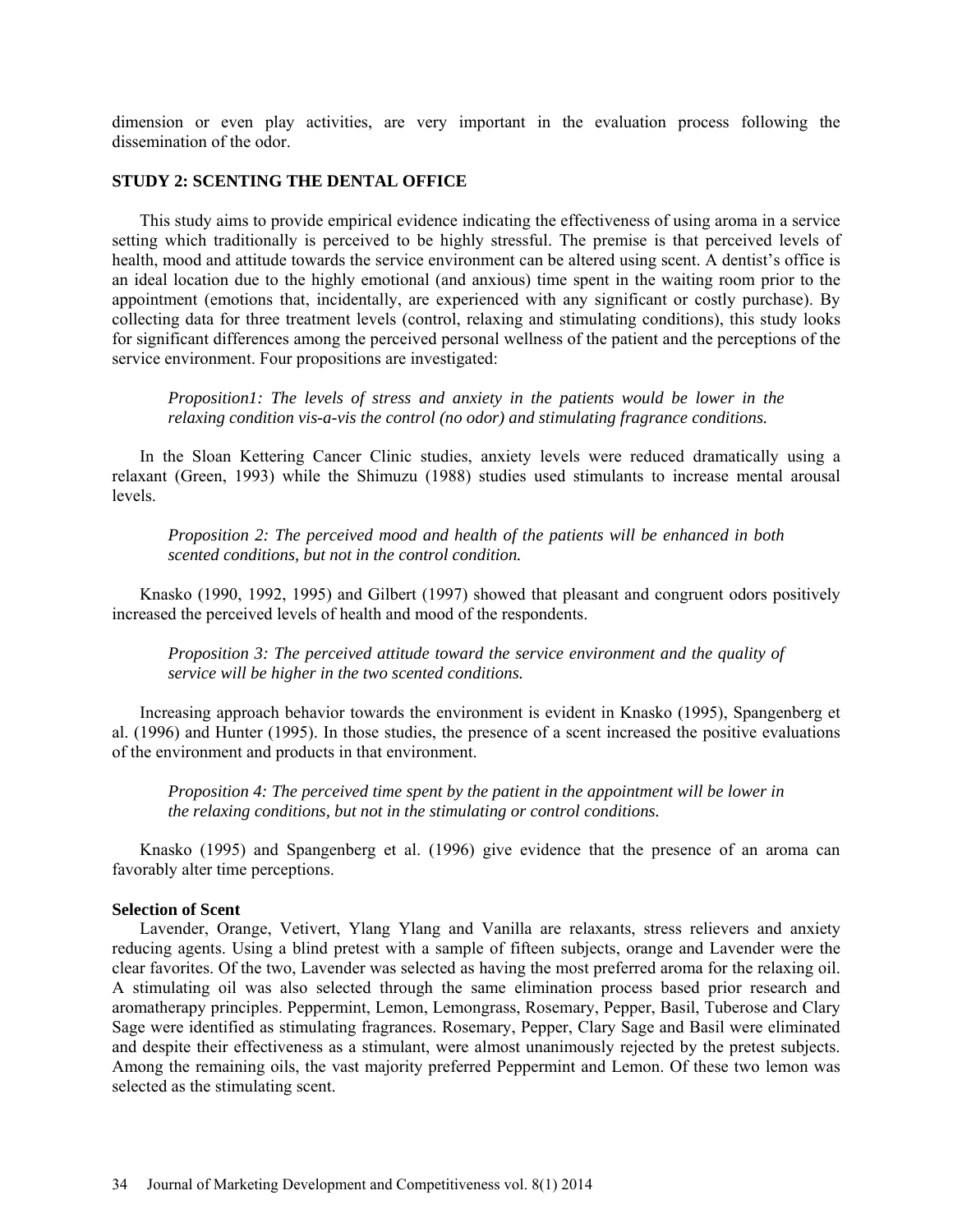#### *Procedure*

Sampling was of a convenience nature as it would be inconceivable to rearrange the dental appointment schedule based on a randomized design. However, random assignment of subjects to the experiment and to the scented condition naturally occurred because of how dental appointments are made. In other words, the researcher has no control over how or when the appointments are scheduled due to the nature of a field experiment in a functioning office. Only adults over the age of eighteen were selected for the study as the majority of clients at the dental practice are adults. This was done to remove the variability associated with the comprehension levels of those under the age of eighteen. As well, adult consumers of service are the focus of the study and not youths or children. Retired persons were also not targeted due to the diminishing ability to smell as one ages (Gilbert, 1997).

The environment was scented using two professional, electric diffusers for area coverage up to 1,000 square feet per diffuser. Each diffuser has a controlling mechanism to determine the strength of aroma, which will be set at fifteen milliliters of the oil used per day. A one-day pretest was performed in the dental office in an attempt to identify possible confounding variables and obstacles to the study. Thus, several questions were reworded. The level of diffusion of oil was also changed, as the air conditioning system was stronger than anticipated and carried much of the aroma into the central air system. Finally, the placement of the diffusers was changed for better distribution.

#### **The Questionnaire**

The survey contained questions that were designed to gauge the client's perceived wellbeing (health, levels of stress and mood), perceived attitudes toward the environment, and the level of service. Seven point Likert scales were used to measure the dependent variables (1= Strongly disagree to 7= Strongly agree). Subjects were presented three statements relating to their personal wellness (proposition one and two): 1) In general I am feeling healthy today; 2) I am in a happy mood; and 3) I am feeling stressed or anxious. Three questions measured a consumer's attitude to the level service and the office environment and were selected to provide support for proposition three. The fourth question discussed perceived levels of time spent in the appointment and addressed proposition four.

Several extraneous variables were taken into consideration. All respondents were asked if they had a cold or allergies because it was necessary to eliminate those respondents who had an impaired sense of smell. Respondents were also asked if they were having minor work (cleaning) versus major dental work (filling/restorative) to test if there were effects due to the type of visit. The gender (Hirsch, 1991; Knasko, 1992, 1995) of the patients was noted in order to see if males or females significantly differed in the reaction to the scented conditions. Lastly, the question on temperature acted more or less as a "red herring" to draw attention away from the manipulation of only scent. Via the central air system, temperature levels were maintained at 66 degrees Fahrenheit throughout the experiment. The second half of the last of the question was used solely to determine if the levels of aroma were too high and thus readily recognizable.

#### **Results**

A total of 99 respondents were interviewed, but 21 responses were not usable due to those who had a cold or allergies or spoke a foreign language and could not fully fill out the questionnaire. There were 78 respondents who provided useable data for the experiment: 31 in the control group; 27 in the lavender; and 20 in the Lemon treatment. There were 46 males and 32 females; 47 came in for minor work and 31 for a major dental procedure. The treatments were balanced among the gender, but more people received major dental work in the lemon treatment  $(p>0.05)$ . Although the majority of clients did not recognize a distinguishable odor, several positive comments were made during the scented treatments regarding the aroma. One female said it reminded her of a hair salon and not a dental office, one other said it smelled like his grandmother's house (Lavender) and the staff in general felt it was a great improvement on the regular aroma. One staff member commented that the day seemed shorter in the Lavender condition.

Multiple items on the questionnaire were checked for reliability. Mood and health for proposition two, Cronbach alpha = .76; and for proposition three (perceived attitude), the three items were: office is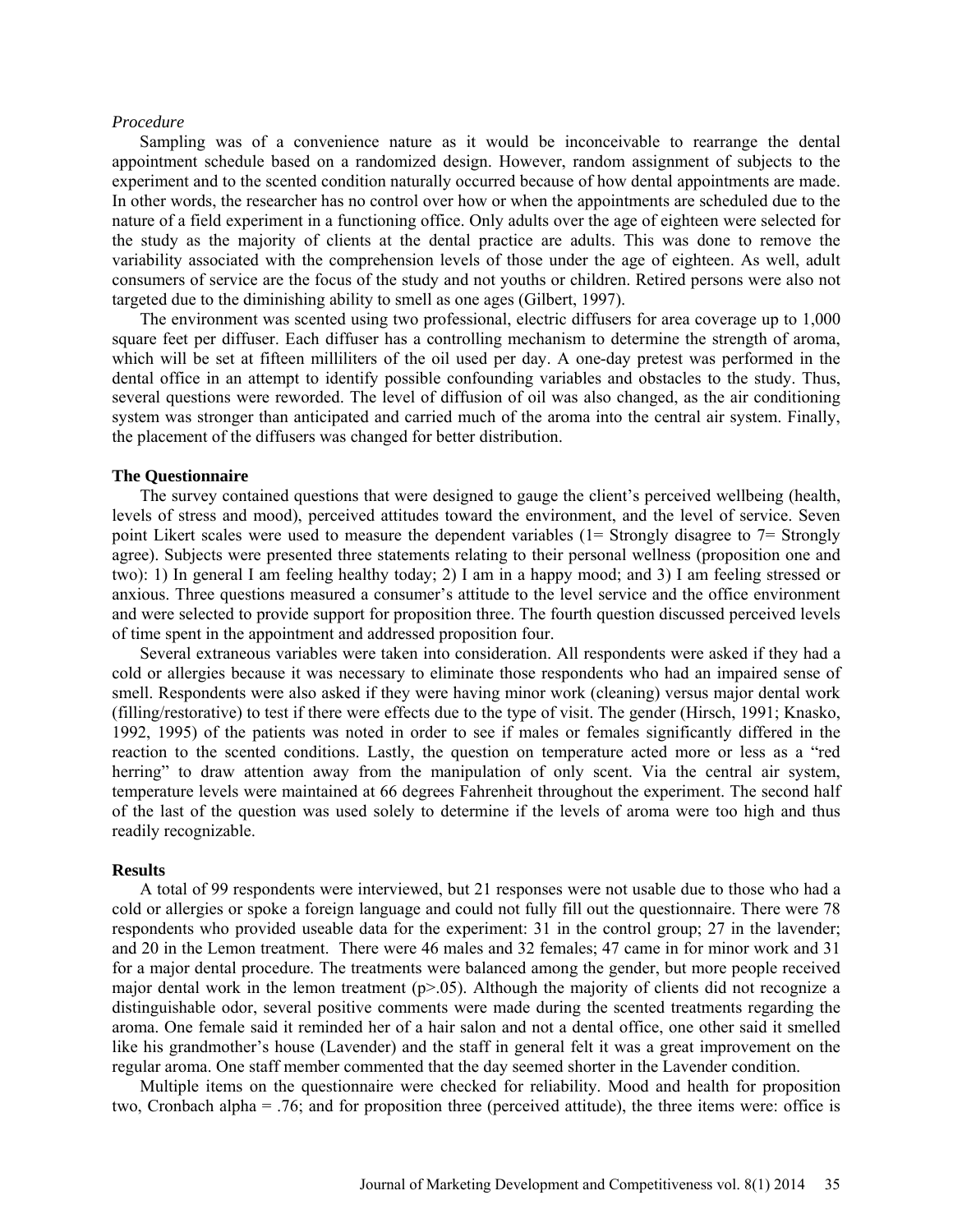pleasant; office provides a high level of service; and office staff are pleasant Cronbach alpha =.75. A one-way ANOVA was used to test the propositions for differences among treatments. The only proposition to achieve significance was the "Noise" construct. Patients perceived less noise in the scented conditions (Lemon 6.55; Lavender 6.15; and control 5.74,  $F=4.71$  p $\leq$ 01). No other propositions were supported, as none of the other treatment group comparisons achieved significant differences.

### *Gender Effects*

Further to previous research that suggests that a scented environment affects females more strongly, independent t-tests were run comparing male and female responses in the different scent treatments (table 5). The results indicate that there was a significant difference between males and females when they ranked perceptions of the overall dental service in the Lavender condition. Females rated the service higher (6.7 vs. 6.3); would more likely recommend the service to friends (6.7 vs. 6.4); and thought they spent more time in the dental office (6.5 vs. 5.6). Performing the same tests within the Lemon condition, there were no significant differences between males and females.

| TABLE 5                                         |
|-------------------------------------------------|
| DIFFERENCES BETWEEN MALE AND FEMALE PERCEPTIONS |
| IN THE SCENTED DENTAL OFFICE                    |

|                         | Lavender     |                  | Lemon        |              |
|-------------------------|--------------|------------------|--------------|--------------|
|                         | Mean $(s.d)$ |                  | Mean $(s.d)$ |              |
|                         | Male $n=16$  | Female n=11      | Male $n=12$  | Female $n=8$ |
| P1: Overall stress      | 3.5(1.75)    | 3.18(1.83)       | 2.92(1.56)   | 2.88(1.73)   |
| level                   |              |                  |              |              |
| P2: Overall mood and    | 5.97(.81)    | 6.31(56)         | 6.17(.49)    | 6.31(.75)    |
| health                  |              |                  |              |              |
| P3: Attitude to service | 6.3(0.42)    | $6.66(.38)*$     | 6.6(.39)     | 6.47(.45)    |
| P4: perceived noise     | 6(.89)       | 6.36(.92)        | 6.42(.67)    | 6.75(.46)    |
| level                   |              |                  |              |              |
| Would recommend         | 6.38(.50)    | $6.73$ $(.47)^*$ | 6.75(.45)    | 6.25(1/04)   |
| service to friends      |              |                  |              |              |
| Perception of time      | 5.62(1.15)   | $6.45(.93)*$     | 5.75(1.22)   | 6(1.31)      |

\*indicates significant difference between males and females  $(p<1)$  in the lavender condition

#### **Other Results**

As indicated by tourism research, the weather seems to affect levels of mood and health (Niemira, 1997). During the testing period, two days were not sunny. A new variable, WEATHER was created to compare the two cloudy days with the sunny days over both scented treatments. There were no significant differences. The weather was then investigated within each treatment and there was a significant difference between the perceived stress  $(3.58 \text{ vs. } 1.88 \text{ p} \le 0.01)$  and the perceived personal wellness (6 vs. 6.56 p $\leq$ 05) of the patients. Respondents were considerably less stressed (1.88) and experienced higher levels of personal wellness (6.56) on the sunny days in the Lemon condition. An independent sample ttest was also run to study the effects of the purpose of the appointment (major dental work or minor dental work). Contrary to what would be expected, respondents having major dental work (filling/restorative) were not more stressed or anxious than those having minor work done over both scented conditions.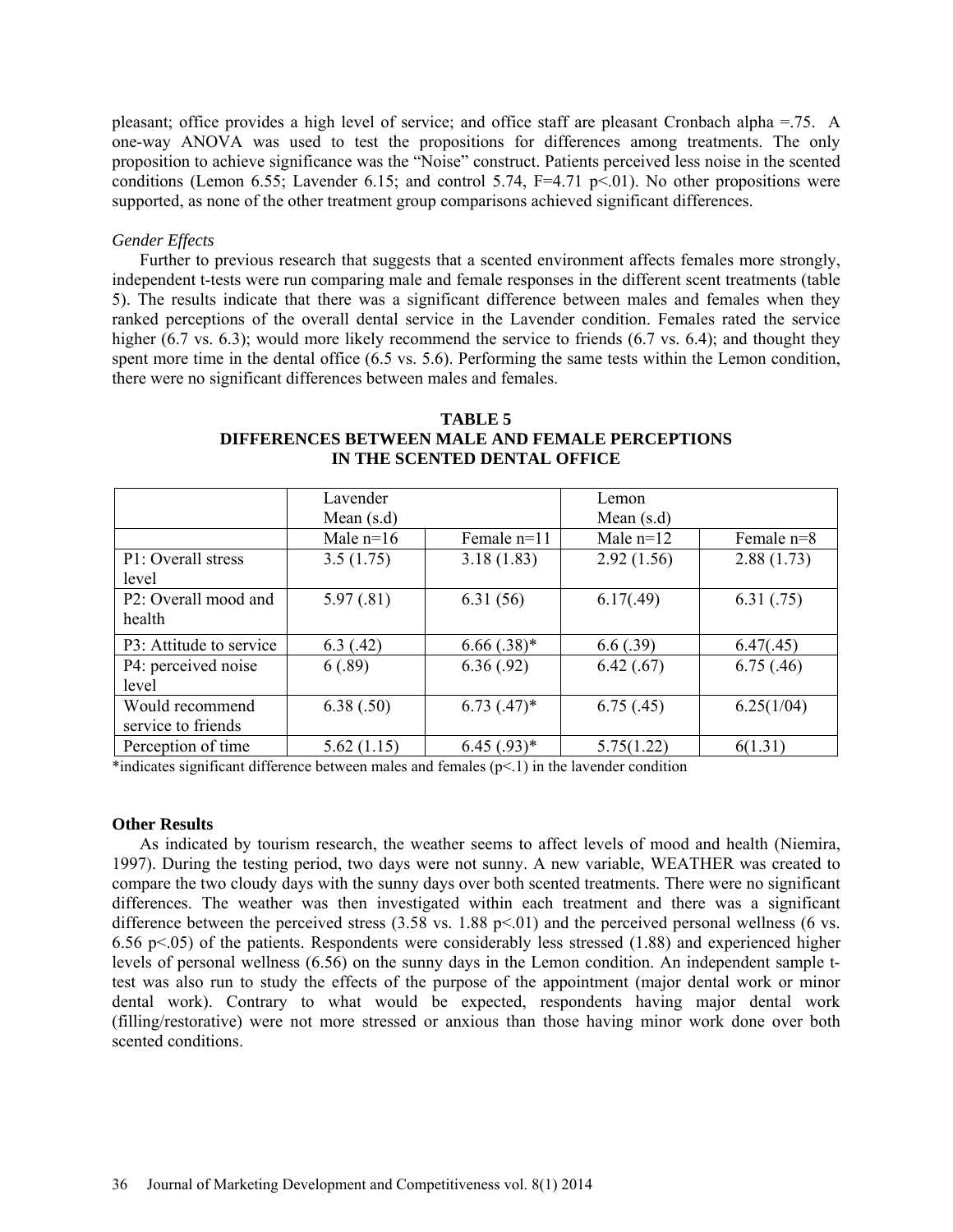#### **Discussion and Conclusions**

The results of this research indicate that, contrary to the propositions, the introduction of a pleasant aroma to a dental service environment did not cause the consumers' overall "experience" to be perceived as 'better'. Comparing gender, the results did show that females rated the service levels higher than males in the scented condition. This is congruent with the previous gender research (Gilbert 1987; Knasko 1992) that suggests that females are more influenced by the introduction of odors. Somewhat contrary to prior research was the finding that males perceived the length of the appointment to be shorter than expected in the Lavender scented condition, compared to females. Lavender seems well suited to females as they ranked the service environment and service better and were more likely to recommend the office to friends. Similar to previous weather research (Cawthorn, 1998; Niemira, 1997) there was a significant difference in the level of perceived wellness and stress between sunny and cloudy days in the lemon condition.

Taken as a whole, one of the main limitations to this project was the ceiling effect encountered with the positive evaluation of the dental service in the control condition. The majority of the time, the clients rated the staff, environment and service provided at the dental office extremely high. Except for *I am feeling stressed* and *My experience was better than I expected* the means of all dependent variables either approach six or seven on the scale and have distributions that are highly skewed to the upper part of the scale. The problem with this ceiling is that regardless of the variable manipulated, it is hard to improve on a service that is already excelling. The dental office used for the research has invested a lot of energy on providing positive aesthetics, making the customer feel comfortable (e.g., handing out flowers to each customer) and a professional atmosphere. Perhaps different results could be obtained in an office that has no spent so much effort refining its service levels.

### **IMPLICATIONS AND FURTHER RESEARCH**

The contribution of this research is the investigation of the use of scents within the context of medical services to determine if perception of service can be enhanced. Hence, recommendations are provided to medical institutions in the aim to improve the service experience both to children and adult patients, through the manipulation of atmospherics cues. For example, hospitals can transfer this research to enhance a patient's satisfaction. Moreover, companies specializing in olfactory marketing will be able to provide place of medical services pleasant fragrances to enhance user satisfaction and image and to create a better atmosphere, thereby increasing goodwill to both users and employees.

The first study shows that ambient scent can play an important role in the formation of emotional reactions of children, and subsequently impact their evaluation toward the service experience. Thus, diffusion of a pleasant and low intense odor helps to humanize the hospital by evoking emotional reactions and positively impacting the service experience of young patients. However, we should highlight the subjective responses to odors given the individual differences of children. As we have seen through various interviews, the reactions to the scents were varied by the patient. It may be important to personalize the scent of the hospital room. Samples of smell may be available upon the admission of the child, he or she chooses the smell that he or she prefers the most. To conclude, the hospital atmosphere and the olfaction dimension particularly can be used as a marketing tool to consider the health care establishment as a space where original and unusual experiences can be lived. The consultant firms working in the sensorial field must take into consideration the atmosphere of the pediatric service.

This study, although relatively small sample, supports and further develops other research into young people and their behavior in a scented space. It would be interesting to expand investigations in other pediatric services to confirm the validity of our findings.

It would be also interesting to conduct a quantitative study through an experimental procedure to operationalize the impact of odors on behavior of young patients, despite the great difficulties of achieving such an approach. This research provides the hospital several attributes identified by the sick children to evaluate their service experience. Taking into consideration these factors and their implementation will have only one purpose: improve the living conditions of children in hospitals and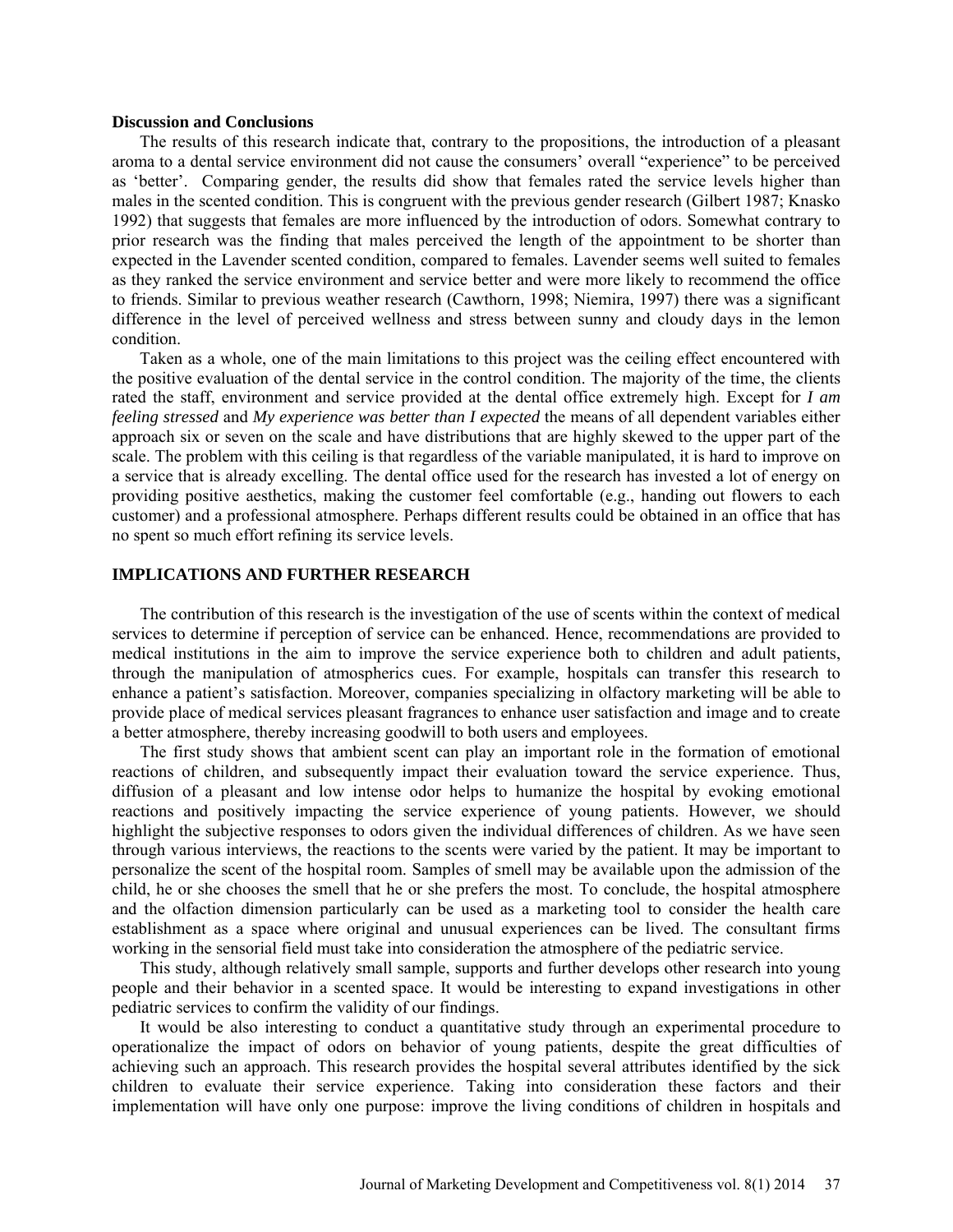increase their satisfaction. The implications of this research are also based on the fact that the environment of a pediatric service must be considered by designers as a tool to humanize the hospital. Thus, they can create an atmosphere by acting positively on several dimensions (physical dimensions, architectural, social and play activities) allowing the hospitalized children to live a positive experience.

The second study will be of interest first and foremost to owners or managers in the service industry. Based on the evidence that scent can be used to reduce anxiety levels, health care professionals can use the results to create a better atmosphere for their clients, thereby increasing customer goodwill. As well, based on the premise that perceptions of service quality can be enhanced using ambient odor, other service providers can create a competitive advantage over competitors. For example, private medical clinic can readily transfer this research to generate better client appointments, which means higher client satisfaction. Not only can service providers benefit from this research but marketers of high stress purchases (usually due to high costs), such as car dealers or jewelry stores can also benefit from a betterperceived environment.

Due to high competition, dental practitioners are focusing on marketing their service in order to gain and retain clients. The dental office where the second study was conducted spends a lot of time and energy in this respect (as evidenced in their willingness to participate in such a study). Due to the various limitations and the inconclusive evidence, how scent affects a service environment remains a worthy area for future research. One unexpected finding was the perceived level of noise in the office was significantly lower in the Lemon scented environment. Although unlikely, this could possibly be a result of a noisier than normal environment on the control treatment days, however, the findings do suggest future research might be worthwhile. Does the sense of smell impact other senses like hearing?

# **REFERENCES**

- Andrus, D. (1986). Office Atmospherics and Dental Service Satisfaction. *Journal of professional services Marketing*, 1, (4), 77-85.
- Andronikidis, A.I. & Lambrianidou M. (2010). Children's Understanding of Television Advertising: A Grounded Theory Approach. *Psychology and Marketing*, 27,(4), 299-322.
- Barbet, V., Breese P., Guichard N., Lecoquierre C., Lehu J-M., & Vanheems R. (1999). *Le Marketing olfactif: une approche créative, commerciale et juridique du parfum et des odeurs*, Paris, France: Les Presses du Management.
- Baron, R.A. (1990). Environmentally Induced Positive affect: Its Impact on Self-Efficacy, Task Performance, Negotiation, and Conflict. *Journal of Applied Social Psychology,* 20, (5), 368-84.
- Baron, R.A. & Marna I. B. (1994). A Whiff of Reality: Empirical Evidence Concerning the Effects of Pleasant Fragrances on Work-Related Behaviour. *Journal of Applied Social Psychology,* 24, (13), 1179-203.
- Berggren, U., Carlsson S.G., Hägglin C., Hakeberg Magnus & Samsonowitz V. (1997). Assessment of Patients with Direct Conditioned and Indirect Cognitive Reported Origin of Dental Fear. *European Journal of Oral Science*, 105, 213-20.
- Bitner, M-J. (1990). Evaluating Service Encounters: the Effects of Physical Surroundings and Employee Responses. *Journal of Marketing*, 54, (2), 69-82.
- Bitner, M-J. (1992). Servicescapes: the Impact of Physical Surroundings on Customers and Employees. *Journal of Marketing*, 56, (2), 57-71.
- Bitner, M-J., Booms B.H. & Tetreault M. S. (1990). The Service Encounter: Diagnosing Favorable and Unfavorable Incidents. *Journal of Marketing*, 54, (1), 71-84.
- Bitner, M-J., Brown S. W. & Meuter M.L. (2000). Technology Infusion in Service Encounters. *Journal of the Academy of Marketing Science*, 28, (1), 138-49.
- Bitner, M-J., Ostrom A.L., Matthew L. Meuter and Anthony Clancy (2002). Implementing Successful Self-Service Technologies. *Journal of the Academy of Management Executive*, 16(4), 96-109.
- Blais, M. & Martineau S. (2006). L'analyse inductive générale: déscription d'une démarche visant à donner un sens à des données brutes. *Recherches Qualitatives*, 26(2), 1-18.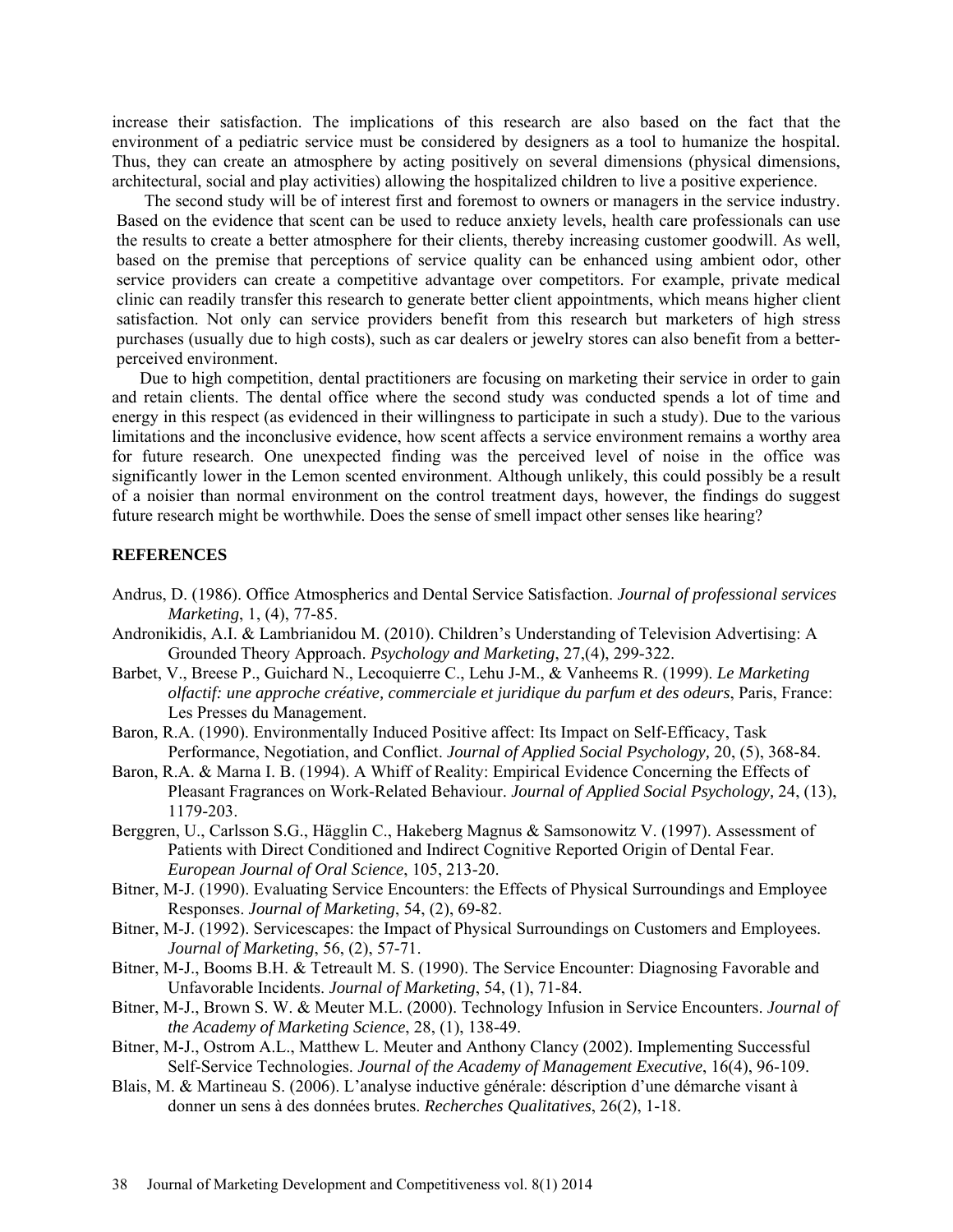Blanc-Mouchet, J. (1987). *Odeurs. L'essence d'un sens,* Paris, France: Autrement.

Bone, P.F. & Jantrania S. (1992). Olfaction as a Cue for Product Quality, *Marketing Letters*, 3(3), 289-96.

- Bonnin, G. (2006). Physical Environment and Service Experience: An Appropriation Based-Model. *Journal of Services Research*, 6(7), 45-66.
- Bowers, M., Swan J. & Koehler W. (1994), What Attributes Determine Quality and Satisfaction with Health Care Delivery?. *Health Care Management Review*, 19(4), 49-55.
- Brand, R., Cronin J. & Routledge J. (1997), Marketing to Old Patients: Perception of Service Quality. *Health Marketing Quarterly*, 15(2), 1-30.
- Butcher, D. (1998). Aromatherapy, Its Past and Future. *Drug and Cosmetic Industry*, 162(3), 22 -4.
- Cann, A. & Ross D.A.(1989). Olfactory Stimuli as Context Cues in Human Memory. *American Journal of Psychology*, 102(1), 91-102.
- Carman, J. (2000). Patient Perceptions of Service Quality: Combining the Dimensions. *Journal of Services Marketing*, 14(4), 337-52.
- Castel, P. (2005). Le médecin son patient et ses pairs: une nouvelle approche de la relation thérapeutique. *Revue Française de Sociologie*, 46(3), 443-67.
- Cawthorn, Ch.P. (1998). When Weather Influences Whether or not to Shop. *Chain Store Age*, 74(3), 82.
- Chebat, J.Ch. & Michon R. (2003). Impact of Ambient Odours on Mall Shoppers' Emotions, Cognition, and Spending: A Test of Competitive Causal Theories. *Journal of Business Research*, 56(7), 529- 39.
- Chrea, Ch. & Valentin D. (2007). Les odeurs: une question culturelle, *Cerveau et psycho*, Dossier: le monde des odeurs, 21, 40-4.
- Daucé, B. (2000). La diffusion de senteurs d'ambiance dans un lieu commercial: intérêts et tests des effets sur le comportement, PHD dissertation, Business Institute, University of Rennes, Rennes, 35019 Cedex.
- Daucé, B. (2006). Comment gérer les senteurs d'ambiance ? in *Le marketing sensoriel du point de vente*, ed. Sophie Rieunier, Paris, Dunod, 85-123.
- Ehrlichman, H. & Halpern J. (1988). Affect and Memory: Effects of Pleasant and Unpleasant Odors on Retrieval of Happy and Unhappy Memories. *Journal of Personality and Social Psychology*, 55(5), 769-779.
- Ehrlichman, H. & Bastone L. (1992). The Use of Odor in the Study of Emotion, in *Fragrance: The Psychology and Biology of Perfume*, ed. Steve Van Toller and George Dodd, London, Elsevier: Applied Science, 143-160.
- Eiglier, P. (2004). *Marketing et stratégie des services*, Paris, France: Economica.
- Ellen P.S. & Bone P. (1999). Scents in the Marketplace: Explaining a Fraction of Olfaction. *Journal of Retailing*, 75(2), 243-62.
- Elmar-De Witt, Ph. (1991). How the Nose Knows. *Time*, 137(15), 55.
- Gilbert, A. &Winsock Ch. (1987). The Smell Survey Results. *The National Geographic*, October, 514-22
- Gilbert, A. & Winsock Ch. (1997). Sex Differences in Task Performance Associated with Attention to Ambient Odor. *Environmental Health*, 52(3), 195-203.
- Green, A. (1993).The Fragrance Revolution. *The Futurist*, 27(2), 13-9
- Goldkuhl, L. & Styvén M. (2007). Sensing the Scent of Service Success. *European Journal of Marketing*, 41(11), 1297-1305
- Greenland, S.J. & McGoldrick P.J. (1994). Atmospherics, Attitudes and Behavior: Modeling the Impact of Designed Space. *International Review of Retail, Distribution & Consumer Research*, 1(4), 1- 16.
- Grönroos, Ch. (1984). A Service Quality Model and Its Marketing Implications. *European Journal of Marketing*, 18 (4), 36-44.
- Grönroos, Ch. (1999). Le marketing des services : consommation et marketing de processus. *Revue Française du Marketing*, 1(171), 9-20.
- Guéguen, N. & Petr Ch**.** (2006). Odors and Consumer Behavior in a Restaurant. *International Journal of Hospitality Management*, 25 (2), 335-39.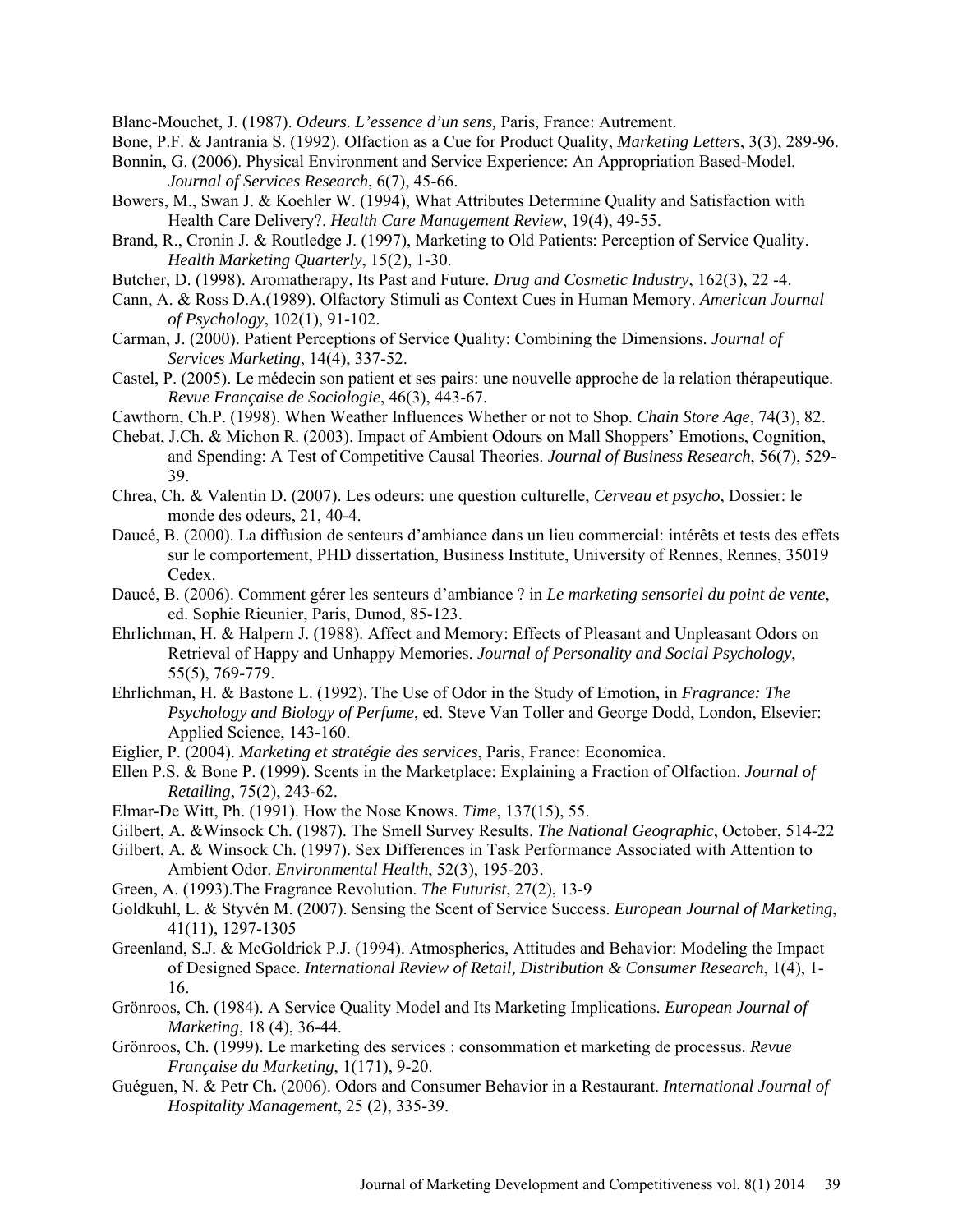- Guichard, N., Lehu J-M & Vanheems R. (1998). Marketing du Cinquième sens: l'aromachologie au service de la stratégie marketing?. *Décisions Marketing*, 14, 7-17.
- Gutfeld, G., Rao L. & Sangiorgio M. (1992). Inscentive, *Healthfron*, 44(5), 20-3.
- Herz, R., McCall C. & Cahill L. (1999). Hemispheric Lateralization in the Processing of Odor Pleasantness Versus Odor Names, *Chemical Senses*, 24(6), 691-95.
- Hirsch, A. (1995). Scents of Childhood-Sense of the Past: How Odors Can Evoke Reminiscences, *Chicago Medicine*, 98 (10), 16-9.
- Hirsch, A.R. & Gay S.E (1991). The Effect of Ambient Olfactory Stimulation the Evaluation of a Common Consumer Product. *Chemical Senses*, 16(5), 535.
- Hoffman, K. D. & Turley L.W. (2002). Atmospherics, Service Encounters and Consumer Decision Making: An Integrative Perspective. *Journal of Marketing Theory and Practice*, 10(3), 33-47.
- Hunter, B.T. (1995). The Sales Appeal of Scents (Using Synthetic Food Scents to Increase Sales). *Consumers' Research Magazine*, 78(10), 8-10.
- Jönsson, F., Olsson H. & Olsson M. (2005), Odor Emotionality Affects the Confidence in Odor Naming. *Chemical Senses*, 30(1), 29-35.
- Kleinknecht, R.A., Klepac R. K. & Alexander L.D. (1973), Origins and Characteristics of Fear of Dentistry. *Journal of American Dentistry Association*, 86(4), 842-48.
- Knasko, S. (1989). Ambient Odor and Shopping Behavior. *Chemical Senses*, 14(5), 718.
- Knasko S. (1992).Viewing Time and Linking of Slides in the Presence of Congruent and Incongruent Odours. *Chemical Senses*, 17(1), 27-35.
- Knasko, S. (1993). Lingering Time in a Museum in the Presence of Congruent and Incongruent Odours. *Chemical Senses*, 18(10), 581.
- Knasko, S. (1995). Pleasant Odors and Congruency: Effects on Approach Behavior. *Chemical Senses*, 20(5), 479-87.
- Knasko, S., Gilbert A. & Sabini J. (1990). Emotional State, Physical Well-Being, and Performance in the Presence of Feigned Ambient Odor. *Journal of Applied Social Psychology*, 20(16), 1345-1357.
- Knoblich, Hans & Bernd S. (1989). Le rôle des arômes dans le Marketing: une potentialité évidente. Paper presented at the fifth French Marketing Association Conference, France.
- Köster, E.P. (1991). Méthodes d'évaluation psychophysique dans l'étude de l'environnement. in *Odeurs et désodorisant dans l'environnement*, ed. Guy Martin and Paul Laffort, Paris, Paris: TEC and DOC Lavoisier.
- Kotler, Ph. (1973). Atmospherics as a Marketing Tool. *Journal of Retailing*, 49(4), 48-64.
- Krishna, A., Lwin M.O. & Morrin M. (2010). Product Scent and Memory. *Journal of Consumer Research*, 37(1), 57-67.
- Lehrner, J., Eckersberger, Ch.P., Pötsch W.G. & Deecke L. (2000). Ambient Odor of Orange in a Dental Office Reduces Anxiety and Improves Mood in Female Patients. *Physiology and Behavior*, 71(1- 2), 83-86.
- Lemoine, J-F. & Gaël B. (1998). L'utilisation de l'odeur d'ambiance comme variable d'influence des comportements en magasins: quelles justifications? Paper presented at the first Etienne Thill Conference, La Rochelle, France.
- Lorig, T.S. (1992). Cognitive and Non Cognitive Alteration of the Contingent Negative Variation. *Chemical Senses*, 15(5), 537-545.
- Ludvigson, H. W. & Rottman T.R. (1989). Effects of Ambient Odors of Lavender and Cloves on Cognition Memory, Affect and Mood. *Chemical Senses*, 14(4), 525-536.
- Maille, V. (2001). L'influence des stimuli olfactifs sur le comportement du consommateur: un état de recherches. *Recherche et Applications en Marketing*, 16(2), 51-86.
- Maille, V. (2003). L'influence des odeurs sur le consommateur: la tendance à la recherche de sensation et au comportement exploratoire comme variables modératrices. *Revue Française du Marketing*, 194, 49-64.
- Maille, V. (2005). Parfumer les points de vente d'un service public: suffit-il que "ça sente bon?". Paper presented at the fourth International Marketing Trends Conference, Paris, France.